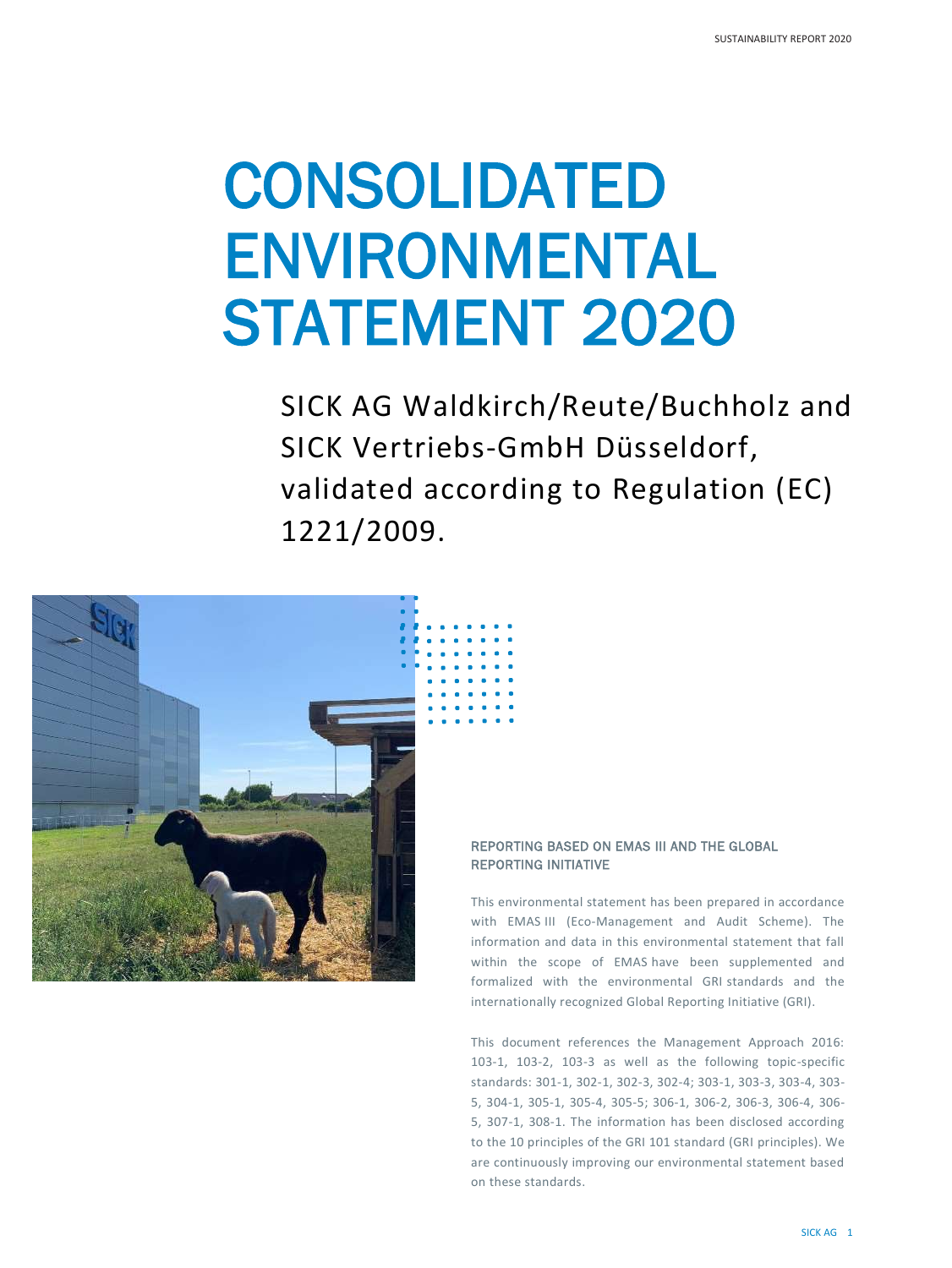# SICK AG - WALDKRICH - REUTE - BUCHHOLZ

# Waldkirch headquarters

79183 Waldkirch, Erwin-Sick-Str. 1

#### EMPLOYEES 2020

Waldkirch: 2498

# SITE DESCRIPTION:

The Waldkirch site, covering an area of 86,801  $m^2$ , is located in the Unterfelder-Peterskirchle industrial park near the B294. The property was historically used for agricultural purposes.



# Reute plant

79276 Reute, Nimburger Str. 11

# EMPLOYEES 2020

Reute: 864

## SITE DESCRIPTION:

The Reute site is located in the Hundslache industrial park, less than 1 km from the A5, and covers 59,951 m<sup>2</sup>. The property was historically used for agricultural purposes.





# Buchholz distribution center

79183 Waldkirch, Gerbermatte 1

# EMPLOYEES 2020

Buchholz: 95

# SITE DESCRIPTION:

The site of the new distribution center is in the municipality of Buchholz near the B294 and covers 43,568 m<sup>2</sup>. The property was historically used for agricultural purposes.

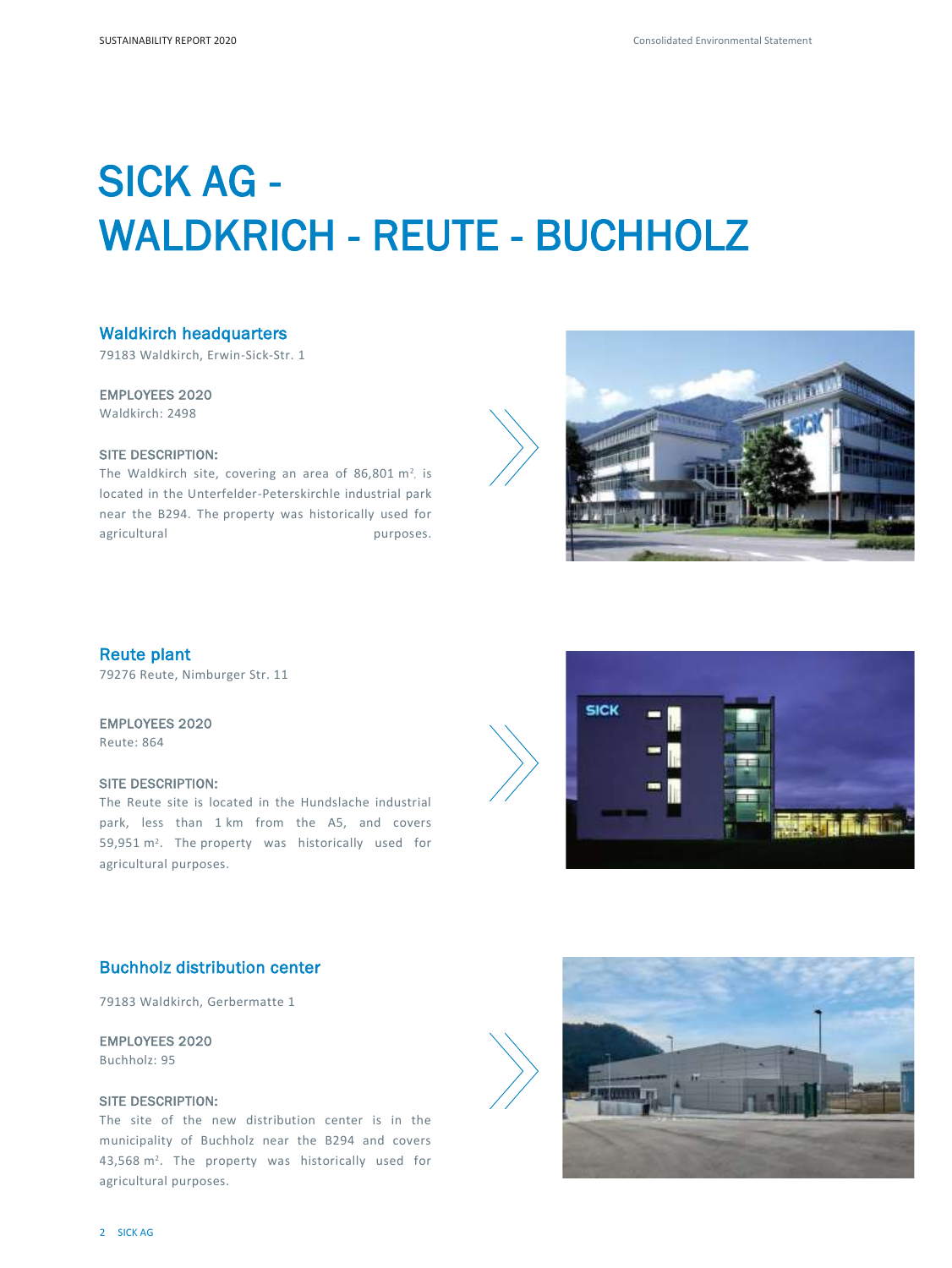# Production processes in Waldkirch, Reute and Buchholz:

In addition to the indirect areas (human resources, marketing, development, purchasing, etc.), the mounting processes of the product-generating Global Business Centers (GBCs) are located at the Waldkirch site. The Reute site is also home to product-generating units and central production. The logistics center is located at the Buchholz site.

Central production encompasses mechanical metalworking including rapid prototyping, the paint shop, glass optics and production of printed-circuit board assemblies.

The product-generating GBCs assemble prefabricated modules into end products. The GBCs are supplied from central production. After mounting, the finished end products are shipped to customers via the Buchholz logistics center.

The logistics center in Buchholz is the central logistics unit of SICK AG. All of the goods flows stream through the logistics center, from procurement through to warehousing, storage, production and distribution.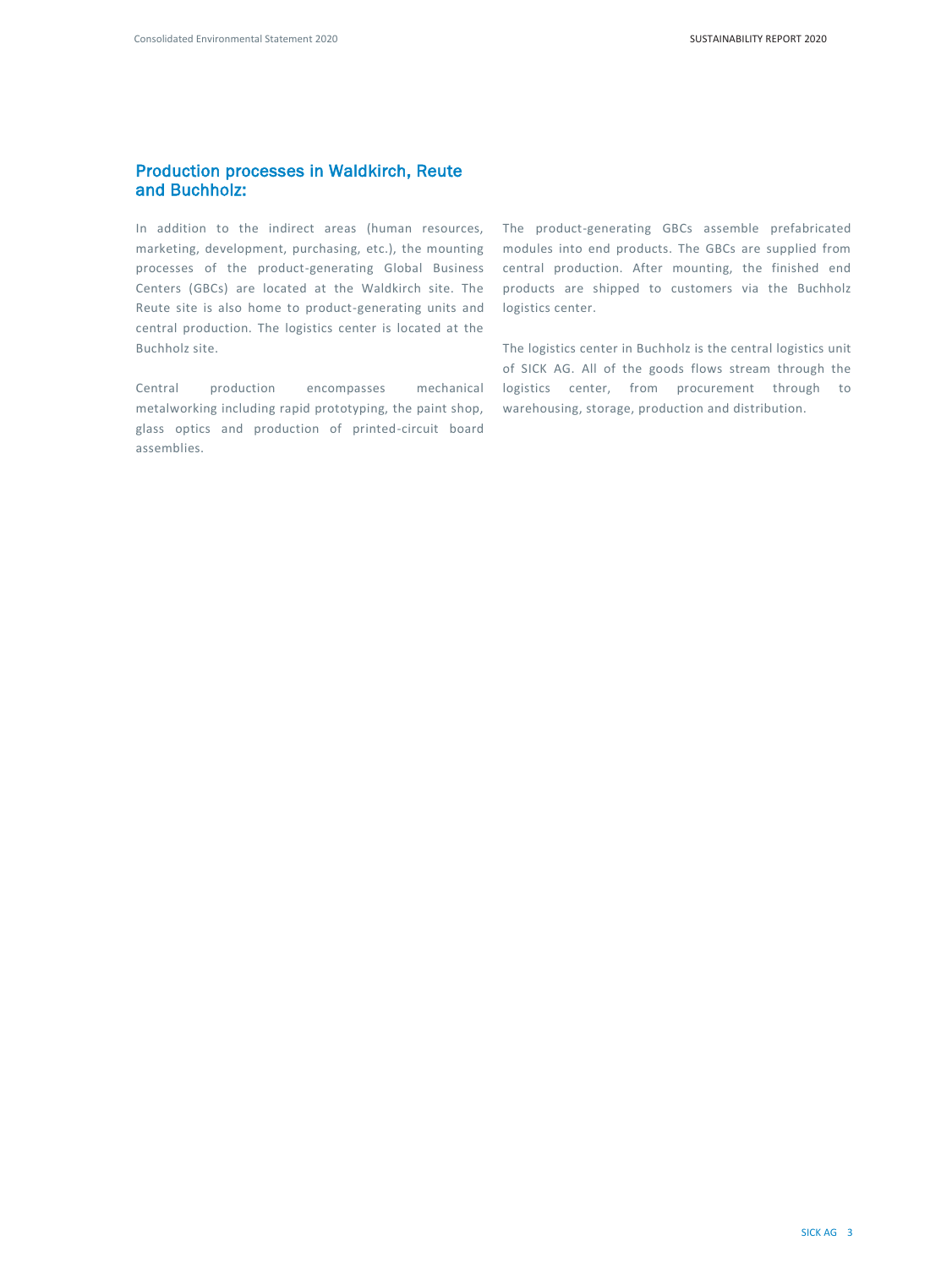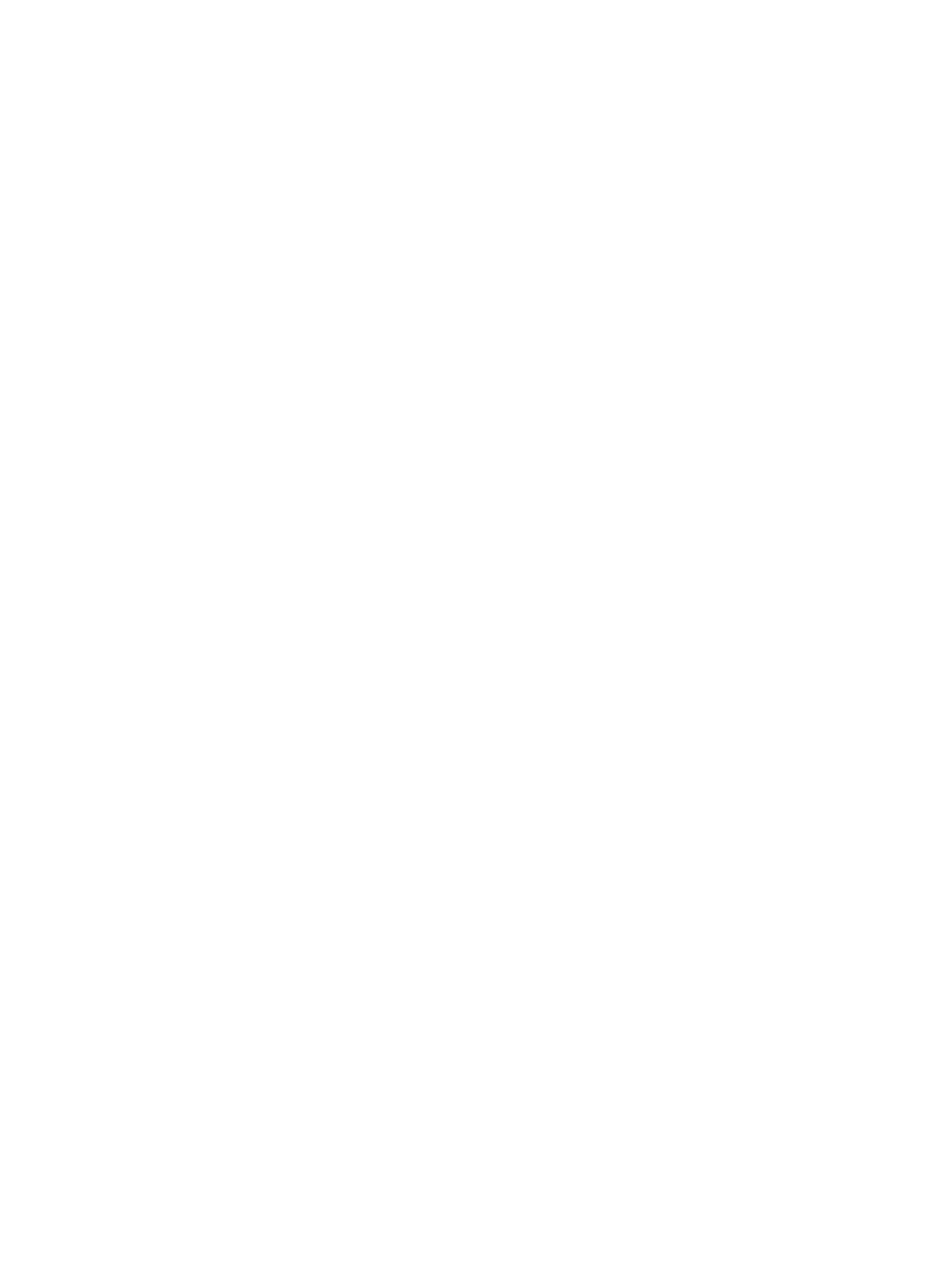# Environmental aspects - management approach

# Environmental aspects in production processes

The production of high-quality and reliable optoelectronic components requires a number of qualified steps that vary considerably with regard to their relevance to the environment.

All of the processes and technologies applied, the raw, auxiliary and operating materials, and the resulting emissions (waste, waste water and exhaust air) are integrated according to the input-output diagram when considering the environmental aspects.

The statutory requirements of the individual processes are given special attention in the assessment. A detailed ABC analysis was performed to determine the major environmental aspects in order to evaluate the relevance at an ecological and economic level. The results of the ABC analysis are incorporated in the environmental objectives and programs and the responsible teams thoroughly follow up on these.

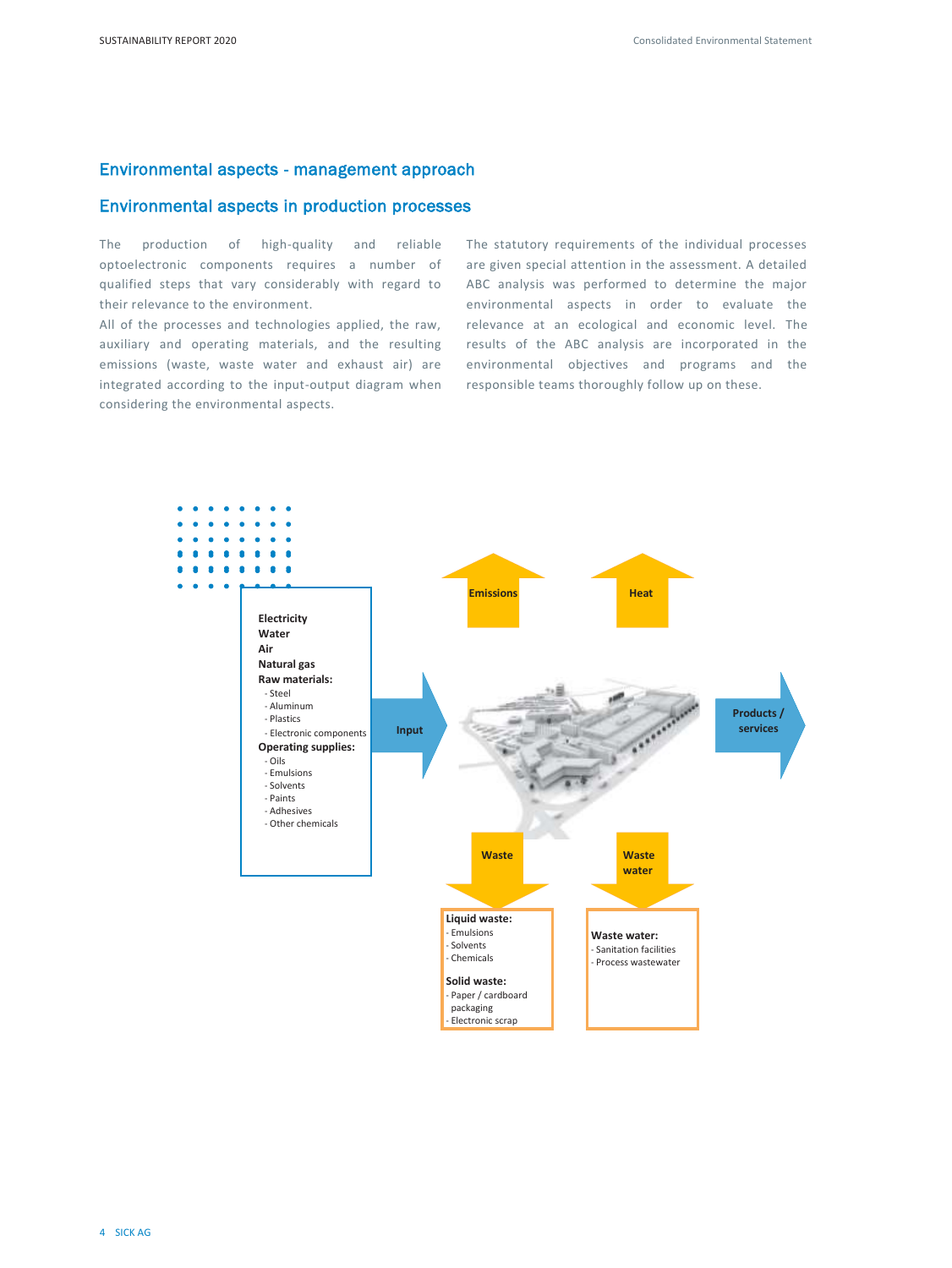# Environmental aspects outside the production processes

#### STORAGE OF WASTE AND HAZARDOUS SUBSTANCES:

All auxiliary and operating materials such as paint, solvents, thinners, oils or emulsions required in production are stored in specially approved hazardous goods containers. Waste generated during production is also stored and disposed of in accordance with official regulations.

#### ADMINISTRATIVE AREAS:

The administrative areas are also given special consideration when determining environmental aspects, especially since a large part of the electricity at SICK is consumed by computers, monitors, lighting, etc. in the offices. The switch to recycled paper in accordance with EN 12281 took place in 2018 and we have reduced the level of whiteness. As the next step, we plan to use recycled paper for other applications (e.g. envelopes).

#### BUSINESS TRIPS INCL. TRIP TO WORK:

Business trips between the individual sites are replaced by telephone or video conferences wherever possible. Unavoidable business trips are made as environmentally friendly as possible (e.g. electric cars, shuttle bus, etc.). The "Environmentally-friendly commute to SICK" employee initiative aims to motivate as many employees as possible to form carpools or switch to public transport or cycling.

#### PRODUCTION AND OFFICE BUILDINGS:

An energy concept for minimizing energy consumption is compulsory at SICK for all newly planned buildings. This also includes the use of renewable energies and the greatest possible proportion of wood as a building material.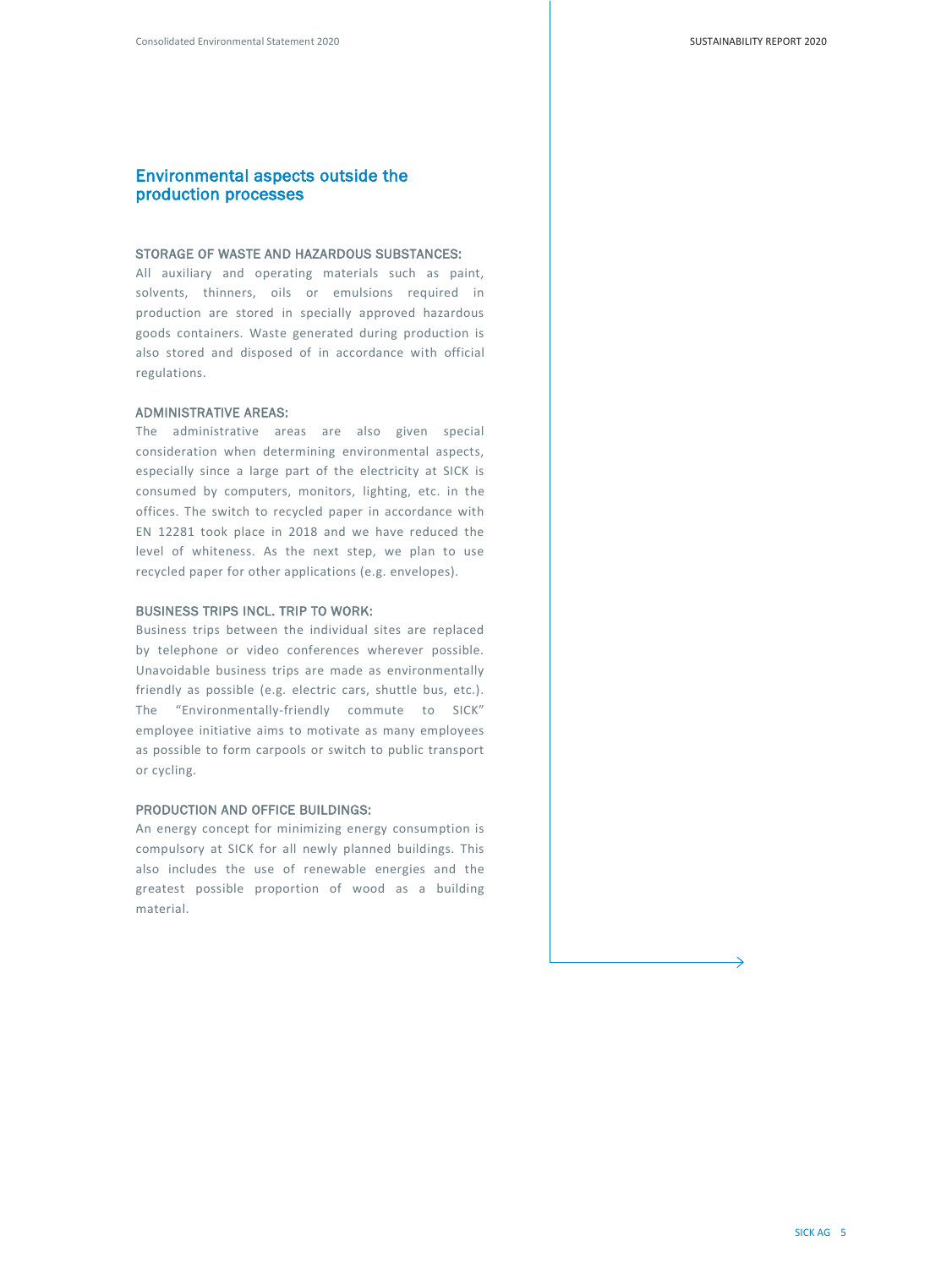# KEY ENVIRONMENTAL ASPECTS KEY FIGURES

| <b>Environmental aspect</b>                  | <b>Environmental impact</b>                                                     | Site  | CO <sub>2</sub> emissions<br>consumption<br>Energy | conservatio<br>Resource | <b>Area utilization</b> | ৳<br>Jse/emission<br>substances<br>hazardous | egal compliance | Environmental<br>relevance |
|----------------------------------------------|---------------------------------------------------------------------------------|-------|----------------------------------------------------|-------------------------|-------------------------|----------------------------------------------|-----------------|----------------------------|
| Direct environmental aspects                 |                                                                                 |       |                                                    |                         |                         |                                              |                 |                            |
| Product development                          | Effect on material usage in<br>manufacturing process, REACH, RoHS<br>compliance | W/R   |                                                    |                         |                         |                                              | п               | A                          |
| Administration                               | Use of paper and office supplies                                                | W/R/B | п                                                  | п                       |                         |                                              |                 | B                          |
| Painting                                     | Emission of solvents                                                            | R     |                                                    |                         |                         | $\blacksquare$                               | $\blacksquare$  | A                          |
| Soldering                                    | High energy consumption                                                         | R     | п                                                  |                         |                         |                                              | $\blacksquare$  | <b>B</b>                   |
| Glass optics                                 | Waste water / glass grinding sludge                                             | R     |                                                    | п                       |                         |                                              | $\blacksquare$  | B                          |
| Bonding with adhesive                        | Use of adhesives                                                                | W/R   |                                                    |                         |                         | п                                            |                 | B                          |
| Mechanical metalworking                      | Use of cooling lubricants,<br>energy consumption                                | R     | ٠                                                  |                         |                         |                                              | $\blacksquare$  | B                          |
| New buildings                                | Land sealing / energy consumption /<br>material usage                           | W/R/B | п                                                  |                         | ٠                       |                                              | $\blacksquare$  | A                          |
| <b>Building management</b>                   | Energy consumption                                                              | W/R/B | п                                                  |                         |                         |                                              | $\blacksquare$  | A                          |
| Production                                   | Energy consumption / material usage                                             | W/R/B | п                                                  | п                       |                         | п                                            | $\blacksquare$  | A                          |
| Packaging                                    | Use of packaging material / use of<br>reusable packaging                        | W/R/B |                                                    |                         |                         |                                              | п               | A                          |
| Storage of waste and<br>hazardous substances | Escape of hazardous substances in<br>emergency situations                       | W/R   |                                                    |                         |                         | п                                            | $\blacksquare$  | B                          |
| Indirect environmental aspects               |                                                                                 |       |                                                    |                         |                         |                                              |                 |                            |
| <b>Extended workbenches</b>                  | CO <sub>2</sub> emission, consumption of resources,<br>hazardous substances     | W/R   | ▬                                                  | ٠                       |                         |                                              | п               | B                          |
| Business trips / mobility                    | $CO2$ emissions                                                                 | W/R/B | ▪                                                  |                         |                         |                                              |                 | Ă                          |
| Products                                     | Energy optimization, resource<br>optimization at the customer site              | W/R   | $\blacksquare$                                     |                         |                         |                                              | $\blacksquare$  | A                          |
| Logistics                                    | $CO2$ emissions                                                                 | B     |                                                    |                         |                         |                                              |                 | A                          |
| IT infrastructure                            | Energy consumption, CO2 emissions                                               | W/R/B | п                                                  |                         |                         |                                              |                 | A                          |
| Creating awareness                           | Avoiding negative environmental impacts                                         | В     |                                                    |                         |                         |                                              |                 | A                          |

| Legend |                                |  |  |  |  |  |
|--------|--------------------------------|--|--|--|--|--|
|        | High environmental relevance   |  |  |  |  |  |
|        | Medium environmental relevance |  |  |  |  |  |
| C      | Low environmental relevance    |  |  |  |  |  |
| w      | Waldkirch                      |  |  |  |  |  |
| R      | Reute                          |  |  |  |  |  |
| в      | <b>Buchholz</b>                |  |  |  |  |  |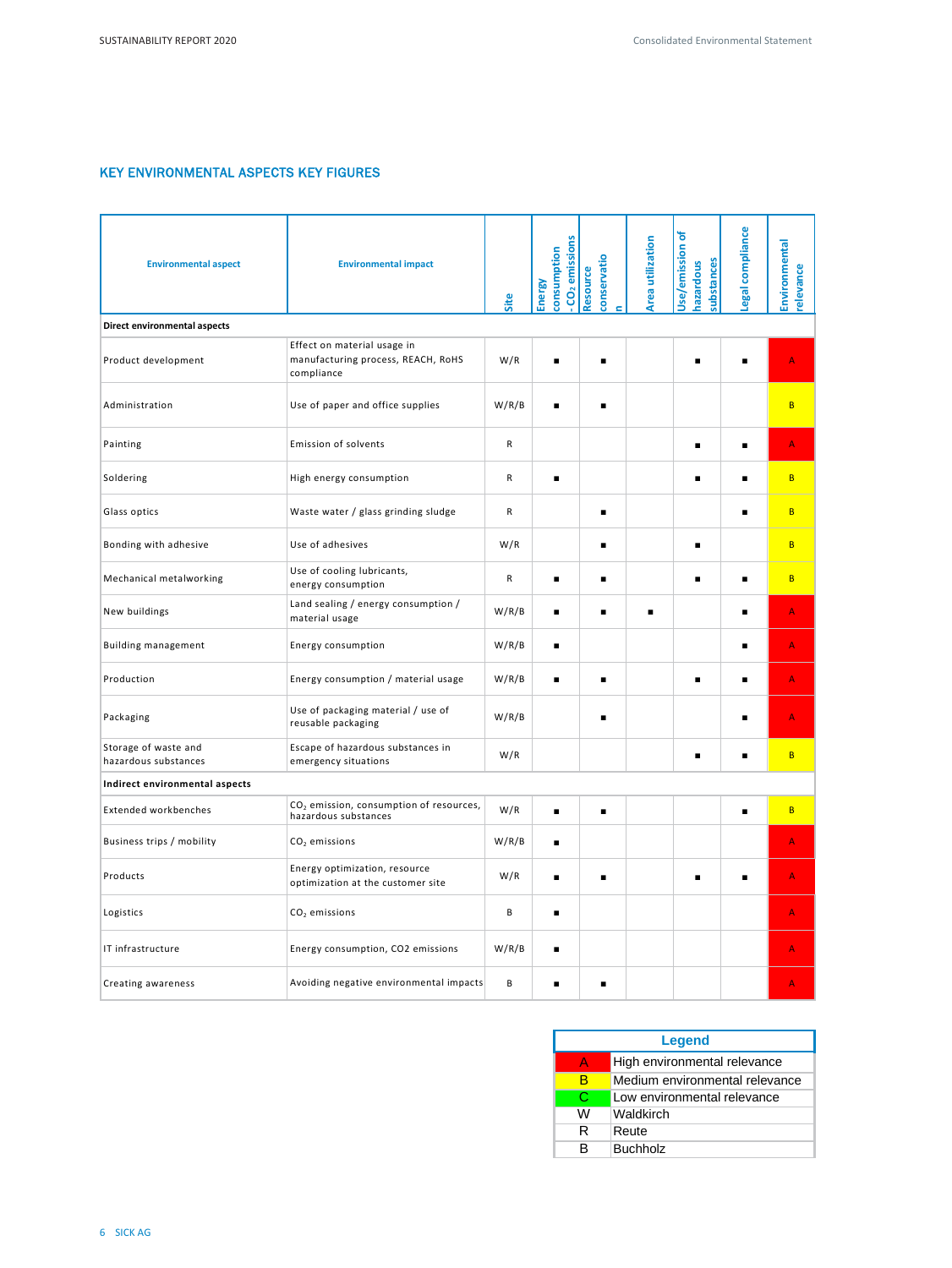# Environmental figures – environmental performance

SICK AG is constantly growing, as is evident in the employee count and the gross value added figures. This trend can be seen in the graphic below.

Gross value added includes the total goods and services produced at the market prices achieved – after deducting all the intermediate consumption – and is therefore the value that is added to the intermediate consumption by processing (definition from Federal Statistical Office, 2009). Economic and ecological success do not have to be in contradiction to one another. Quite the opposite is true, in fact: Increasing sales, employee numbers and the expansion of market presence provide additional opportunities to increase the sphere of influence of environmental protection.



\*) To calculate the gross value added, since 2018 we have been using the external revenue (rather than revenue) of SICK AG which, according to the definition of gross value added (see above), reflects the prices achieved on the market. The gross value added calculated from external revenue is therefore unaffected by intercompany transaction effects between SICK AG and its sales subsidiaries. To enable prior year comparisons, we have retrospectively adjusted our KPIs in consultation with our environmental auditor.



#### KEY FIGURES:

Meaningful figures are essential for improving environmental performance. What are known as key indicators were established in accordance with the EMAS III regulation.

The gross value added mentioned above was selected as the reference value in order to compare environmental performance as the company grows over the years.

Key indicators are formed for the following areas: Energy, materials, water, waste, biodiversity (sealed surface) and emissions. The chart on page 59 shows the development of these key indicators since 2017. A detailed explanation of the key indicators and their change over time can be found on the following pages.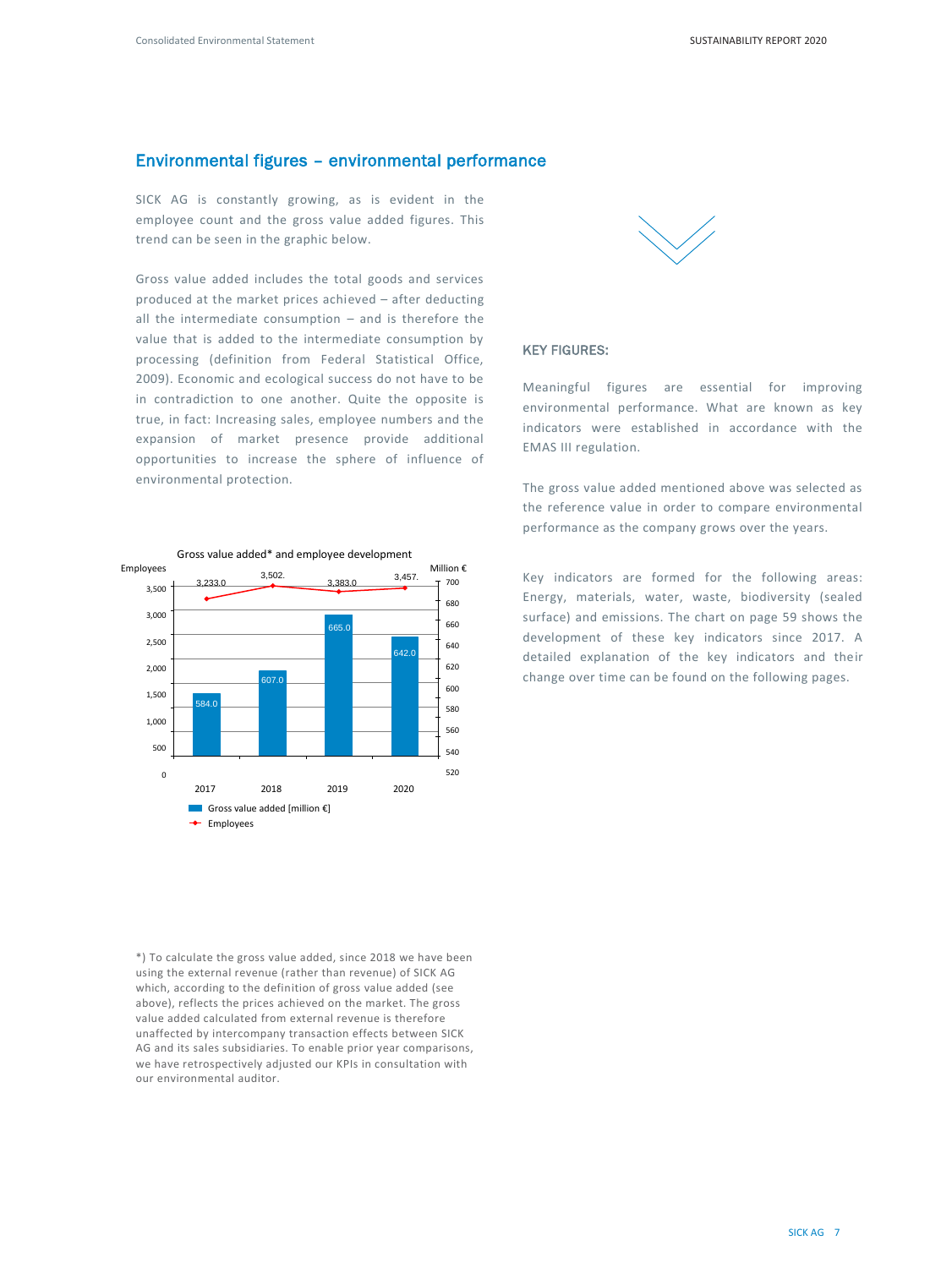# KEY INDICATORS

| <b>Key indicators</b> |                                                                           | 2018            | 2019            | 2020             | <b>GRI</b> |
|-----------------------|---------------------------------------------------------------------------|-----------------|-----------------|------------------|------------|
|                       | Energy (with fuel) [MWh]                                                  | 38,750          | 39,662          | 38,037           |            |
|                       | Waldkirch (without fuel)                                                  | 16,493          | 16,196          | 15,054           | $302 - 1$  |
|                       | Buchholz (without fuel)                                                   | 1,017           | 1,215           | 1,102            |            |
|                       | Reute (without fuel)                                                      | 16,796          | 17,963          | 19,016           |            |
|                       | Share of gas [MWh]                                                        | 16,510          | 17,855          | 18,227           |            |
|                       | Waldkirch                                                                 | 7,128           | 7,504           | 6,938            | $302 - 1$  |
|                       | <b>Buchholz</b><br>Reute                                                  | 352             | 525             | 406              |            |
|                       | Share of electricity [MWh]                                                | 9,031<br>17,796 | 9,825<br>17,519 | 10,883<br>16,946 |            |
|                       | Waldkirch                                                                 | 9,366           | 8,691           | 8,116            | $302 - 1$  |
|                       | Buchholz                                                                  | 665             | 690             | 697              |            |
|                       | Reute                                                                     | 7,765           | 8,138           | 8,133            |            |
|                       | Share of fuels (MWh)                                                      | 4,444           | 4,288           | 2,864            | $302 - 1$  |
|                       | Share of renewables - absolute [MWh]                                      | 17,796          | 17,519          | 16,946           |            |
|                       | Share of renewables - relative [%]                                        | 46%             | 44%             | 45%              |            |
|                       | Material [t] *                                                            | 7,133           | 7,135           | 7,216            |            |
|                       | Waldkirch                                                                 | 1,087           | 894             | 788              | $301 - 1$  |
|                       | Buchholz                                                                  | 4,732           | 4,844           | 4,937            |            |
| Input                 | Reute                                                                     | 1,314           | 1,397           | 1,491            |            |
|                       | Water [m <sup>3</sup> ]                                                   | 51,228          | 52,700          | 40,909           | $303 - 5$  |
|                       | Waldkirch                                                                 | 31,490<br>1,738 | 30,942<br>1,559 | 22,454<br>973    |            |
|                       | Buchholz                                                                  | 18,000          | 20,199          | 17,482           |            |
|                       | Reute<br>Waste [t]                                                        | 1180            | 1066            | 1076             |            |
|                       | Hazardous waste,                                                          | 75              | 55              | 67               | $306 - 2$  |
|                       | non-hazardous waste                                                       | 1,105           | 1,011           | 1,009            |            |
|                       | Sealed surface [m <sup>2</sup> ]                                          | 118,339         | 118,339         | 114,615          |            |
|                       | Waldkirch                                                                 | 54,465          | 54,465          | 52,457           | $304 - 1$  |
|                       | Buchholz                                                                  | 22,568          | 22,568          | 20,852           |            |
|                       | Reute                                                                     | 41,306          | 41,306          | 41,306           |            |
|                       | CO <sub>2</sub> emissions directly at site [t]                            | 3,764           | 4,071           | 3,713            |            |
|                       | Waldkirch                                                                 | 1,625           | 1,711           | 1,413            | $305 - 1$  |
|                       | Buchholz                                                                  | 80              | 120             | 83               |            |
|                       | Reute                                                                     | 2,059           | 2,240           | 2,217            |            |
|                       | CO <sub>2</sub> emissions direct - business trips [t]<br>Rail**           | 8,587<br>12     | 5,103<br>9      | 933<br>0         |            |
|                       | Company car                                                               | 635             | 612             | 421              | $305 - 1$  |
|                       | Plane                                                                     | 7,940           | 4,481           | 512              |            |
| <b>Output</b>         | Gross value added [million €]                                             | 607.0           | 665.0           | 642.0            |            |
|                       | Energy [MWh/million €]                                                    | 63.8            | 59.6            | 59.2             | $302 - 3$  |
|                       | Gas [MWh/million €]                                                       | 27.2            | 26.8            | 28.4             | $302 - 3$  |
|                       | Electricity [MWh/million €]                                               | 29.3            | 26.3            | 26.4             | $203 - 3$  |
|                       | Fuels [MWh/million €]                                                     | 7.3             | 6.4             | 4.5              | 302        |
|                       | Share of renewables [MWh/million €]                                       | 29.3            | 26.3            | 26.4             | 302        |
|                       | Material [t/million $\epsilon$ ]                                          | 11.8            | 10.7            | 11.2             | $301 - 1$  |
|                       | Water [m <sup>3</sup> /million $\epsilon$ ]                               | 84.4            | 79.2            | 63.7             | $303 - 5$  |
| Input / Output        | Waste [t/million $\epsilon$ ]                                             | 1.9             | 1.6             | 1.7              | $306 - 2$  |
|                       | Sealed surface [m <sup>2</sup> /million €]                                | 195.0           | 178.0           | 178.5            | $304 - 1$  |
|                       | CO <sub>2</sub> emissions direct - at the site [t/million $\epsilon$ ]    | 6.2             | 6.1             | 5.8              | $305 - 4$  |
|                       | CO <sub>2</sub> emissions direct - business trips [t/million $\epsilon$ ] | 14.1            | 7.7             | 1.5              | $305 - 4$  |

#### \*NOTE ON DETERMINATING MATERIAL USAGE:

At SICK, material usage approximately corresponds to the quantity of products dispatched, as, with the exception of CNC production and glass optics, only prefabricated assemblies are installed.

# \*\*NOTE ON RAIL TRAVEL:

Rail travel with German Rail has been completely  $CO<sub>2</sub>$  neutral since 2020.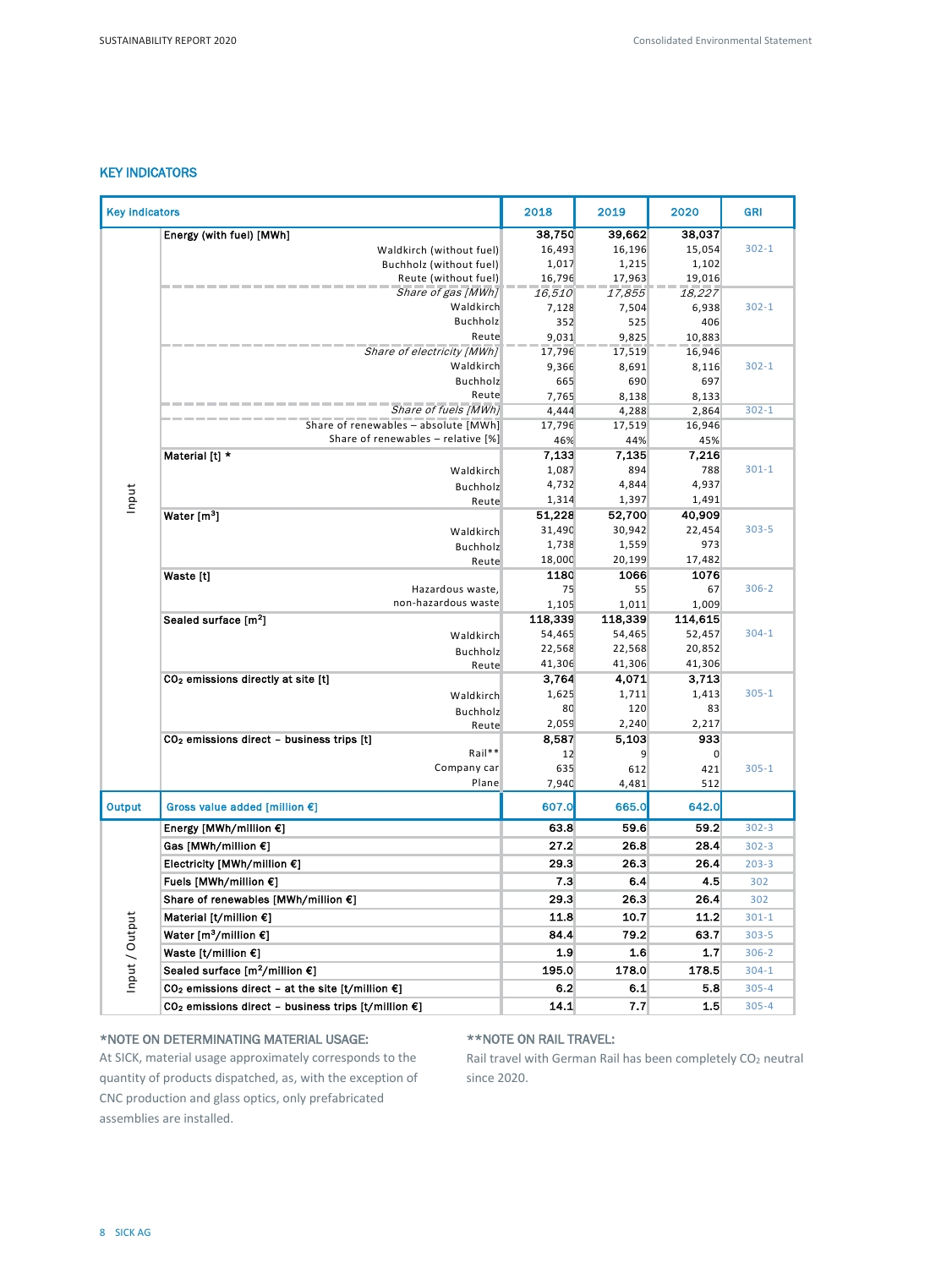#### ENERGY

The efficient use of energy and SICK's choice of renewable energy sources are crucial in the fight against climate change and the reduction of the overall environmental impact.

Despite the expansion of production space and the upgrading of machinery, particularly in the production of printed-circuit board assemblies, total energy consumption in relation to gross value added was reduced from 59.6 Mwh/million € in 2019 to 59.2 MWh/million € in 2020.

#### CERTIFIED GREEN POWER:

A proven environmental management method in the industry-specific reference document is the use of renewable energy. SICK has been following this recommendation since 2013 by supplying all Germany locations with green power. The green power used is sourced from the Waldkirch municipal utilities. 100% of the power is from renewable energy sources.

In Germany as a whole, the share of gross electricity consumption to come from renewable sources stood at 45.4% in 2020 (source: German Environment Agency).

By using 100% green power, SICK was able to prevent 4,748 t of  $CO<sub>2</sub>$  emissions at the Waldkirch, Reute and Buchholz sites in 2020.



EnergieVision

zertifiziert und fördert damit in besonderem Maße die Energiewende.<br>Das Zerrifikat gilt für den Zeitraum vom 01.01.2020 bis zum 31.12.2020 für eine Strommenge von 21 Mia. Klowattstud

 $\label{thm:main} \begin{minipage}[t]{0.9\textwidth} \begin{minipage}[t]{0.9\textwidth} \begin{minipage}[t]{0.9\textwidth} \begin{minipage}[t]{0.9\textwidth} \begin{minipage}[t]{0.9\textwidth} \begin{minipage}[t]{0.9\textwidth} \begin{minipage}[t]{0.9\textwidth} \begin{minipage}[t]{0.9\textwidth} \begin{minipage}[t]{0.9\textwidth} \begin{minipage}[t]{0.9\textwidth} \begin{minipage}[t]{0.9\textwidth} \begin{minipage}[t]{0.9\textwidth} \begin{minipage}[t]{0.9\textwidth} \begin{min$ 

· Die Kunden des Ökostromproduktes erhalten 100 % Strom aus erneu .<br>Gemäß dem Kriterium der Neuzolagenförderung erfolgt die Unterstützung der Energien<br>Indem der Ausbau der erneuerbaren Kraftwerke beschleunigt und nund, ein Drittel der verkauften Strommenge in neu gebauten Kraftwerken erzeugt wird. . Der Anbieter ist nicht zo Atomkraft. Resunkohle- sowie nauen Steinkohlekraftigmien.

Tonas Rafor  $P.5 - 9 -$ Friedrung, dan 12.02.2021

www.nk-power.de **minus ob power.de**<br>specializante - Pas Meemmer Pair I - 2005 Methors - Tot - + P 1000 39 10 69 RM - Infance<br>illuminis ond Ste + Mechanne (m. 113 - 1910) Pretony - Ventrongalair (formar 311), Armyoni **EnergiaVision e.V. Venting** at Mill Arrenter's Feature

 $\ddot{\phantom{1}}$ 

The following GRI indicators are discussed on this page GRI 302-1, 302-3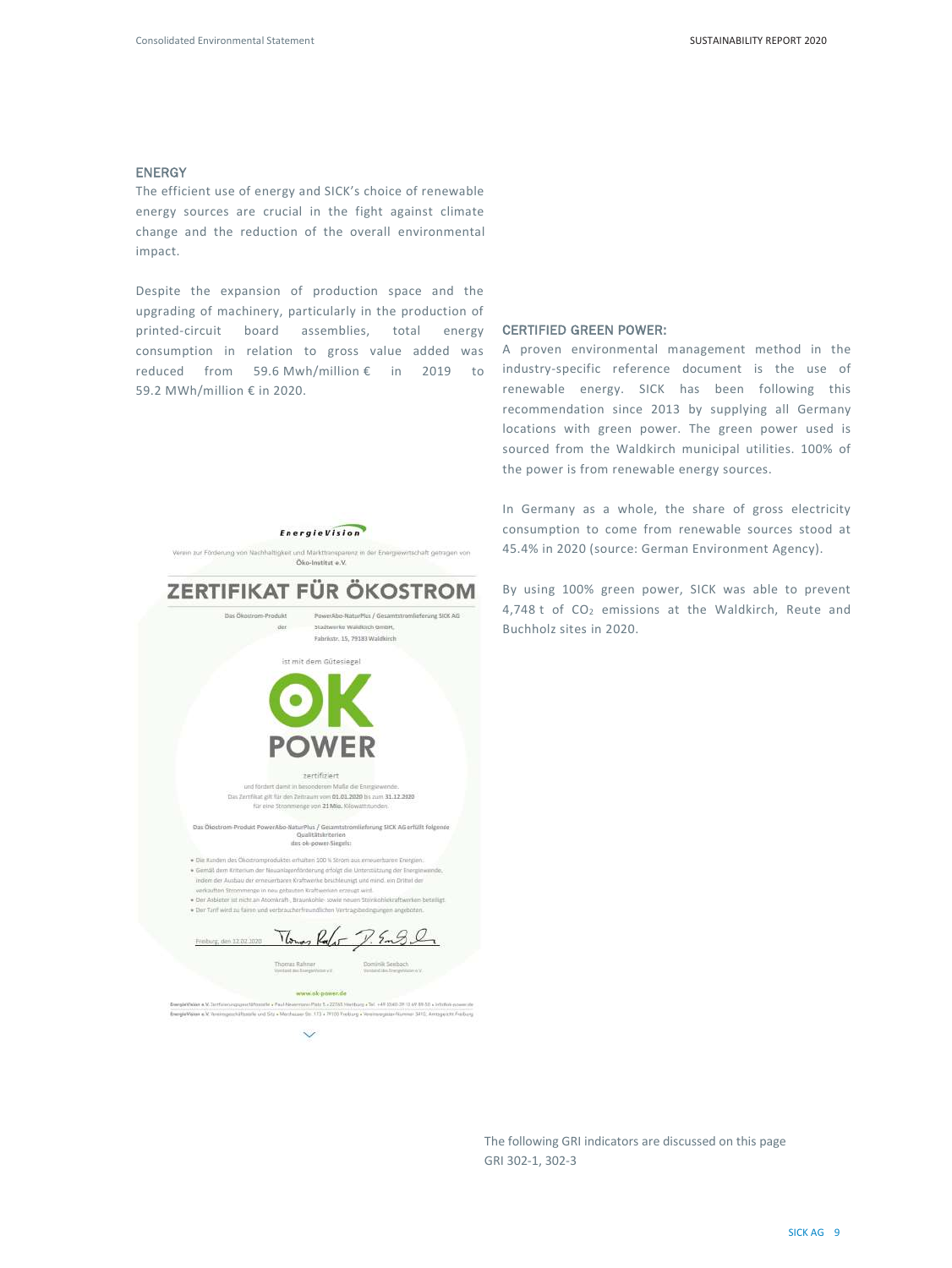### ENERGY GENERATED AT SICK SITES

In Waldkirch, Reute and Buchholz, a total photovoltaic capacity of 1,074 kWp is installed, as well as two combined heat and power plants (CHP) for the generation of electricity and heat. The CHP plant at Waldkirch has a total capacity of 34 kWel, whereas the much bigger one at Reute has a total capacity of

527 kWel. In 2020, 3,998 MWh of electricity was generated by these plants. This accounted for 23% of overall electricity consumption. The share of in-house generation increased significantly from 2019 to 2020.

By always connecting our new and existing buildings to the company's own district heating network, we have been able to utilize the capacity of the CHP plants very efficiently and have seen a positive increase in yields.



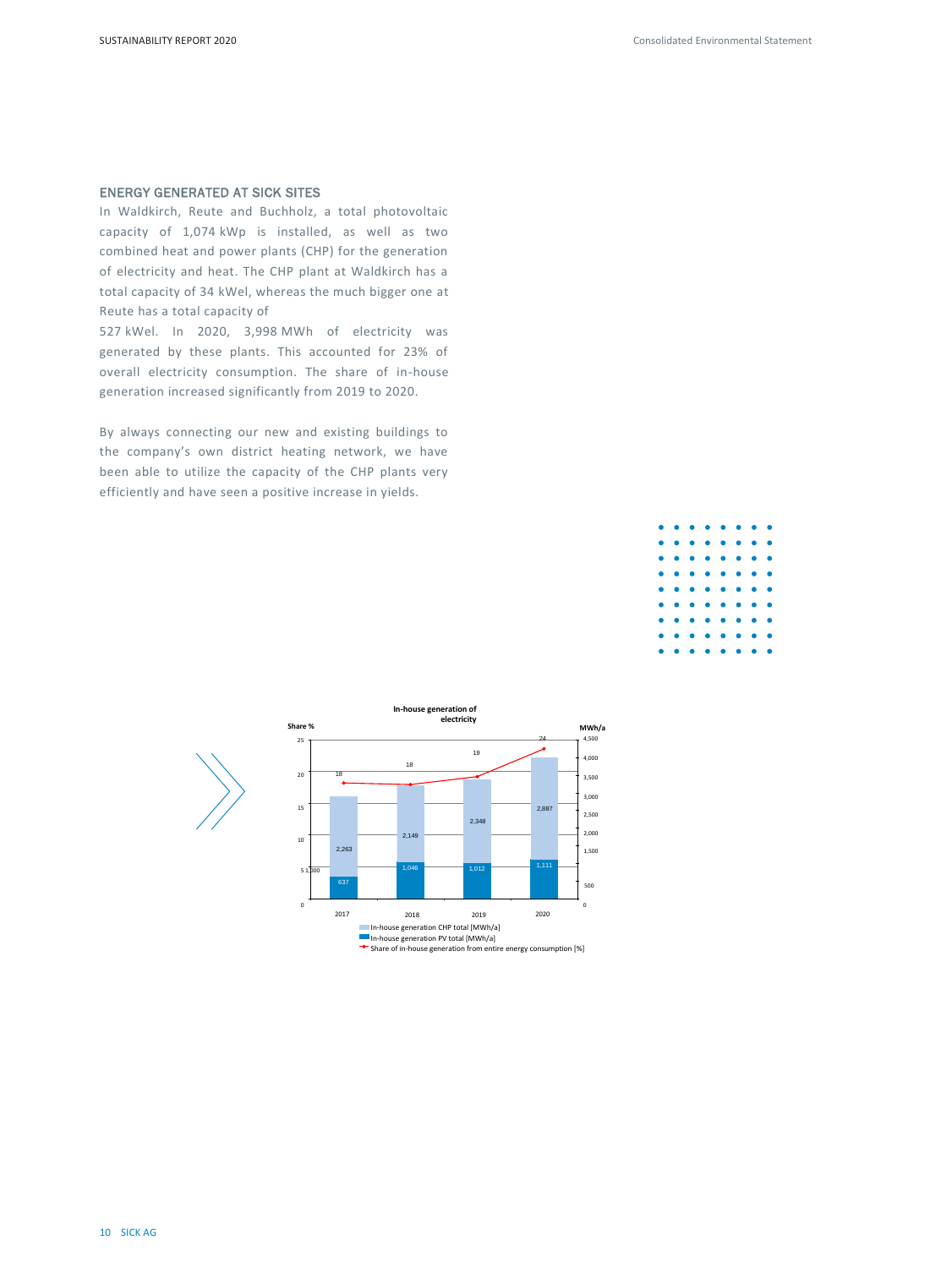The recommendation from the industry-specific reference document for the use of renewable energies for electricity and heat is fulfilled with the our in-house generation.

#### CO2 EMISSIONS

Greenhouse gas emissions are contributing significantly to climate change and are covered by the United Nations (UN) Framework Convention on Climate Change and the UN's subsequent Kyoto Protocol.

Scope 1 (direct GHG emissions), scope 2 (indirect energydriven GHG emissions) and scope 3 (other indirect GHG emissions) emissions are disclosed here in the industryspecific reference document. The recorded scope 3 emissions are currently limited to business trips.

We intend to progressively implement these 3 scopes in our reporting. The scope 1-3 emissions during the reporting period were  $4,646$  t CO<sub>2</sub>. This includes both indirect (business trips) and direct (gas consumption)  $CO<sub>2</sub>$ emissions based on the EMAS classification. We are fully offsetting these scope 1-3 emissions with atmosfair.

Direct emissions are  $CO<sub>2</sub>$  emissions generated at the sites directly, e.g., through gas consumption. Gradually switching to green power has enabled us to slightly reduce our  $CO<sub>2</sub>$  emissions per gross value added compared to the previous year.

The rise over the last few years can be attributed to our increased gas consumption due to better utilization of the CHP plants. This is good from an environmental standpoint, but cannot currently be reflected in our carbon footprint.

Indirect  $CO<sub>2</sub>$  emissions refer to the emissions caused by business trips (plane, train, car). By consistently avoiding air travel, largely due to covid-19, indirect  $CO<sub>2</sub>$  emissions were significantly reduced in 2020 (from 5103 t in 2019 to 933 t CO<sub>2</sub> in 2020).



**CO<sup>2</sup> emissions**

■ CO2 emissions indirect per gross value added [t/million €]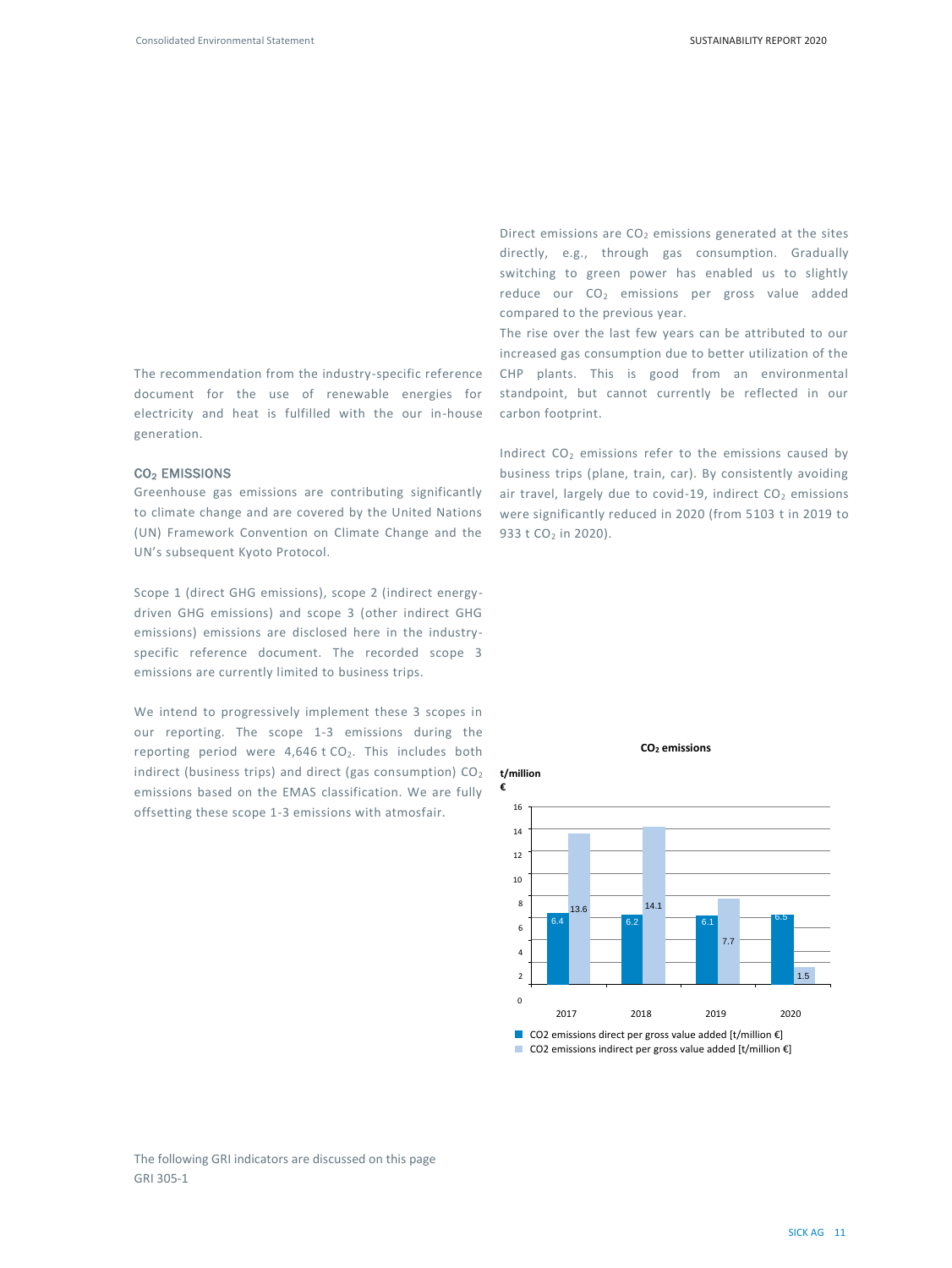#### SOLVENT EMISSIONS

The four main colors of our sensors – blue, black, orange, and yellow – are painted by hand, and we have already switched over to water-based paints and primers. Solvent emissions are below the limit value of 5 t/year for painting and 1 t/year for glass optics stipulated by the 31st German Federal Immission Protection Ordinance, i.e., no further measures need to be taken. However, the goal is still to replace all solvent-based paints with waterbased coating systems. Technology at the paint shop in Reute was upgraded in 2019 so water-based paints can be applied automatically. This conversion led to the reduced emission value for the paint shop.





#### **Solvent emissions**

The following GRI indicators are discussed on this page GRI 305-4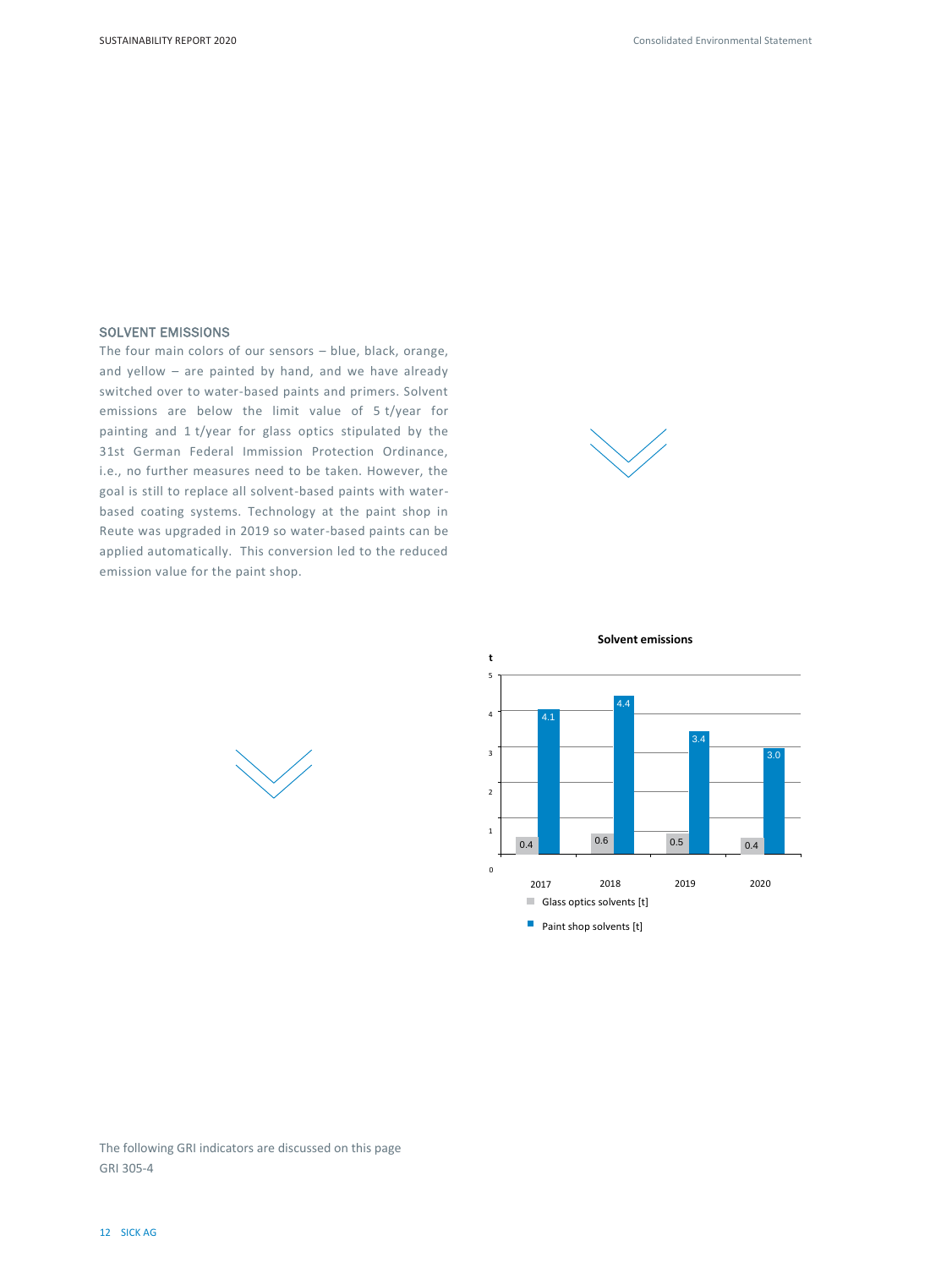#### WASTE

Waste is classified as hazardous (h) and non-hazardous (n.h.) waste in accordance with the German Abfallverzeichnisverordnung (Waste Catalog Ordinance). Predominantly non-hazardous waste is generated. Paper and cardboard packaging accounted for the largest share of non-hazardous waste in 2020 (32%).

For hazardous waste, it is machining emulsions (cooling lubricants) at 64.8%.

No hazardous substance emissions, apart from some minor amounts, occurred during the reporting period.

The proven methods for optimized waste management in the reference document are satisfied for the most part: A waste management strategy was developed and implemented for all German SICK locations. The percentage of recycling is calculated annually and published in this environmental statement.

#### RECYCLING RATE

Fortunately, all our waste can now be recycled. Our residual waste is also processed and recycled in a mechanical-biological waste treatment plant. The recycling rate in 2020 was therefore 100%.

|                                                   |                    | 2018        | 2019        | 2020        |
|---------------------------------------------------|--------------------|-------------|-------------|-------------|
| <b>Waste for recycling [t]</b>                    | Classi-<br>ficatio | 1,181.2     | 1,068.3     | 1,076.2     |
|                                                   | n                  |             |             |             |
|                                                   |                    |             |             |             |
| Waldkirch                                         |                    | 589.0       | 451.2       | 525.1       |
| <b>Buchholz</b>                                   |                    | 127.7       | 164.9       | 145.2       |
| <b>Reute</b><br>Recyclable waste material         | Non-               | 464.5       | 452.2       | 406.0       |
| Waldkirc                                          | haz.               | 313.7       | 296.7       | 279.7       |
| h                                                 |                    | 186.3       | 157.9       | 147.5       |
| Buchholz                                          |                    | 18.7        | 18.8        | 18.9        |
| Reute                                             |                    | 108.7       | 120.0       | 113.3       |
| Paper / cardboard                                 | Non-<br>haz.       | 336.6       | 375.7       | 322.4       |
| packaging<br>Waldkirc                             |                    | 202.8       | 142.5       | 194.6       |
| h                                                 |                    | 65.0        | 68.4        | 60.3        |
| Buchholz                                          |                    | 68.8        | 64.9        | 67.5        |
| Reute<br>Waste wood                               | Non-               |             |             |             |
| Waldkirc                                          | haz.               | 159.7       | 176.0       | 231.1       |
| h                                                 |                    | 68.2        | 63.6        | 123.8       |
| Buchholz                                          |                    | 37.9        | 70.6        | 60.8        |
| Reute                                             |                    | 53.6        | 41.8        | 46.6        |
| Waste glass                                       | Non-<br>haz.       | 3.6         | 2.2         | 1.6         |
| Metals                                            | Non-<br>haz.       | 185.8       | 161.2       | 139.4       |
| Waldkirch                                         |                    | 64.8        | 56.9        | 27.9        |
| Reute                                             |                    | 120.9       | 104.2       | 111.6       |
| Aluminum                                          | Non-               | 39.6        | 38.6        | 20.4        |
|                                                   | haz.               |             |             |             |
| Waldkirch                                         |                    | 32.8        | 29.2        | 9.1         |
| Reute                                             | Non-               | 6.8         | 9.4         | 11.3        |
| Other metals                                      | haz.               | 57.4        | 42.7        | 31.0        |
| Waldkirch                                         |                    | 30.2        | 26.1        | 16.1        |
| Reute                                             | Non-               | 27.3        | 16.6        | 14.9        |
| Aluminum chips                                    | haz.               | 86.1        | 76.8        | 85.4        |
| Other chips                                       | Non-<br>haz.       | 2.6         | 3.1         | 2.7         |
| <b>Electronic scrap</b>                           | Non-<br>haz.       | 60.6        | 56.3        | 55.7        |
| Glass abrasive slurry                             | Non-               | 6.4         | 3.6         | 5.1         |
| <b>Grease separators</b>                          | haz.<br>Non-       | 12.6        | 9.6         | 13.5        |
|                                                   | haz.<br>Non-       |             |             |             |
| Other waste                                       | haz.<br>Non-       | 28.28       | 28.28       | 23.08       |
| <b>Construction and demolition waste</b>          | haz.               | 0.0         | 0.0         | 0.7         |
| <b>TOTAL non-hazardous</b>                        |                    | 1,104.9     | 1,011.1     | 1,009.2     |
| Waldkirch                                         |                    | 585.6       | 448.8       | 524.2       |
| <b>Buchholz</b>                                   |                    | 126.7       | 162.9       | 145.2       |
| Reute                                             |                    | 392.6       | 399.4       | 339.8       |
| Waste paint and varnish                           | Haz.               | 1.0         | 0.9         | 0.6         |
| Waste adhesive                                    | Haz.               | 1.9         | 1.7         | 2.7         |
| <b>Machining emulsion</b><br>Waste oil            | Haz.<br>Haz.       | 45.7<br>8.1 | 33.4<br>0.0 | 43.5<br>0.6 |
| Solvents (halogen-free)                           | Haz.               | 12.3        | 13.8        | 14.7        |
| Aerosol cans                                      | Haz.               | 2.7         | 2.5         | 3.8         |
| <b>Extraction and filtering materials</b>         | Haz.               | 1.5         | 2.3         | 1.1         |
| Chemicals                                         | Haz.               | 0.4         | 0.4         | 0.0         |
| <b>Fluorescent tubes</b>                          | Haz.               | 0.3         | 0.2         | 0.2         |
| <b>TOTAL hazardous</b>                            |                    | 75.3        | 55.2        | 67.1        |
| SICK AG, Waldkirch                                |                    | 3.4         | 2.4         | 0.8         |
|                                                   |                    | 1.0         | 2.0         | 0.0         |
| <b>Buchholz</b>                                   |                    |             |             |             |
| Reute                                             |                    | 71.9        | 52.8        |             |
| <b>Waste for disposal [t]</b><br><b>Waldkirch</b> |                    | 1.3         | 1.5         | 66.2<br>0.0 |



974.1 t; 100%

The following GRI indicators are discussed on this page GRI 306-2, 306-3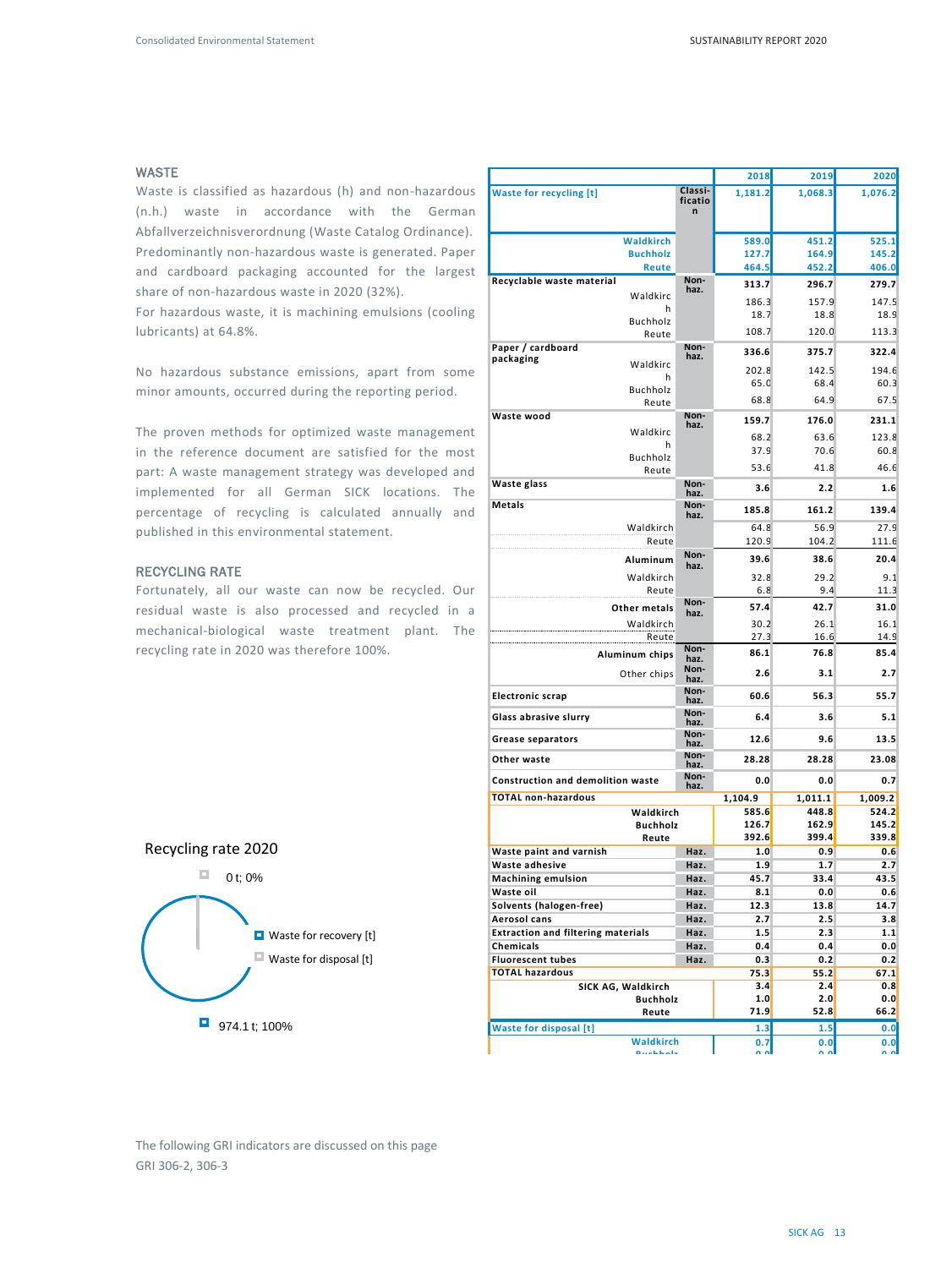#### WATER

At SICK, most fresh water is consumed by the employees themselves (sanitary waste water). There is no individual main consumer.

The Reute location has a permit under the Water Act for Cooling and Ground Water Preservation. Maximum water withdrawal volumes were complied with in 2020:

Cooling:  $108,965 \text{ m}^3$  (limit < 200,000 m<sup>3</sup>)

Groundwater preservation: 484,870 m<sup>3</sup> (limit  $< 630,000 \text{ m}^3$ 

Water consumption was once again reduced compared to the previous year.





#### **SOLDERING**

Products have been developed in conformity with the RoHS regulation and soldered without using lead since 2006. Fewer and fewer components cannot withstand the higher temperatures of lead-free soldering.

The diagram shows how the proportions of lead-free soldering material and soldering material containing lead has developed. Of a total of 1,379 kg of solder used, 0 g contained lead, so the proportion of lead-free solder in 2020 is 100%.



#### LAND USE IN RELATION TO BIODIVERSITY

The area utilization of SICK AG at the Waldkirch, Reute and Buchholz locations is shown as sealed surfaces in the key indicators table. Due to the new requirements on environmental statements (Regulation EU 2018/2026), we are now focusing more on area utilization in regards to biological diversity.

GRI 303-1, 303-3, 303-4, 303-5, 304-1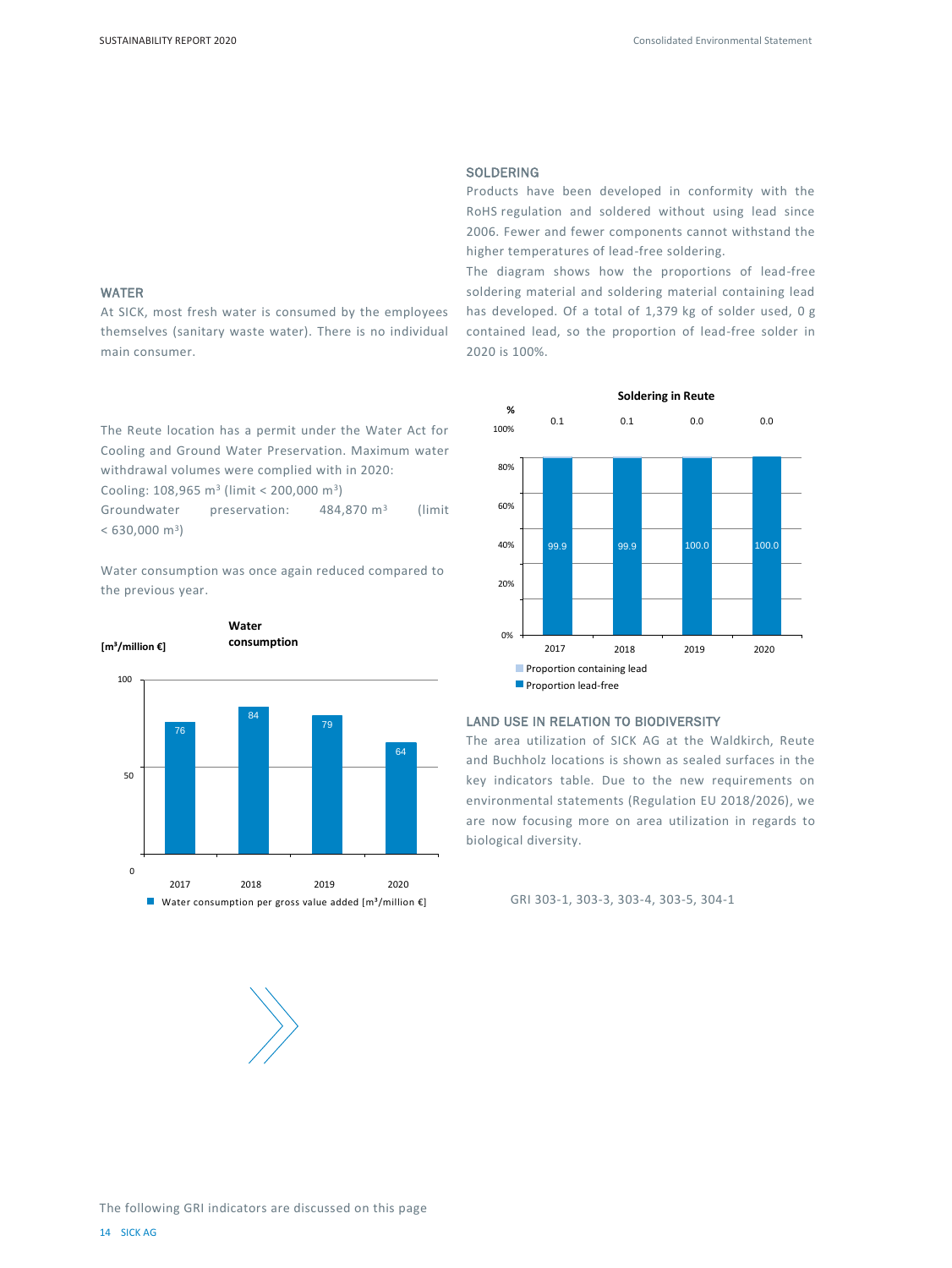We will now consolidatege Enviroenmenfratsinge memily to seepage sources but also to natural areas at our locations. These comprise the total area minus the existing buildings, green areas, and asphalted areas. These near-natural areas will in the future be improved through targeted measures to promote biological diversity.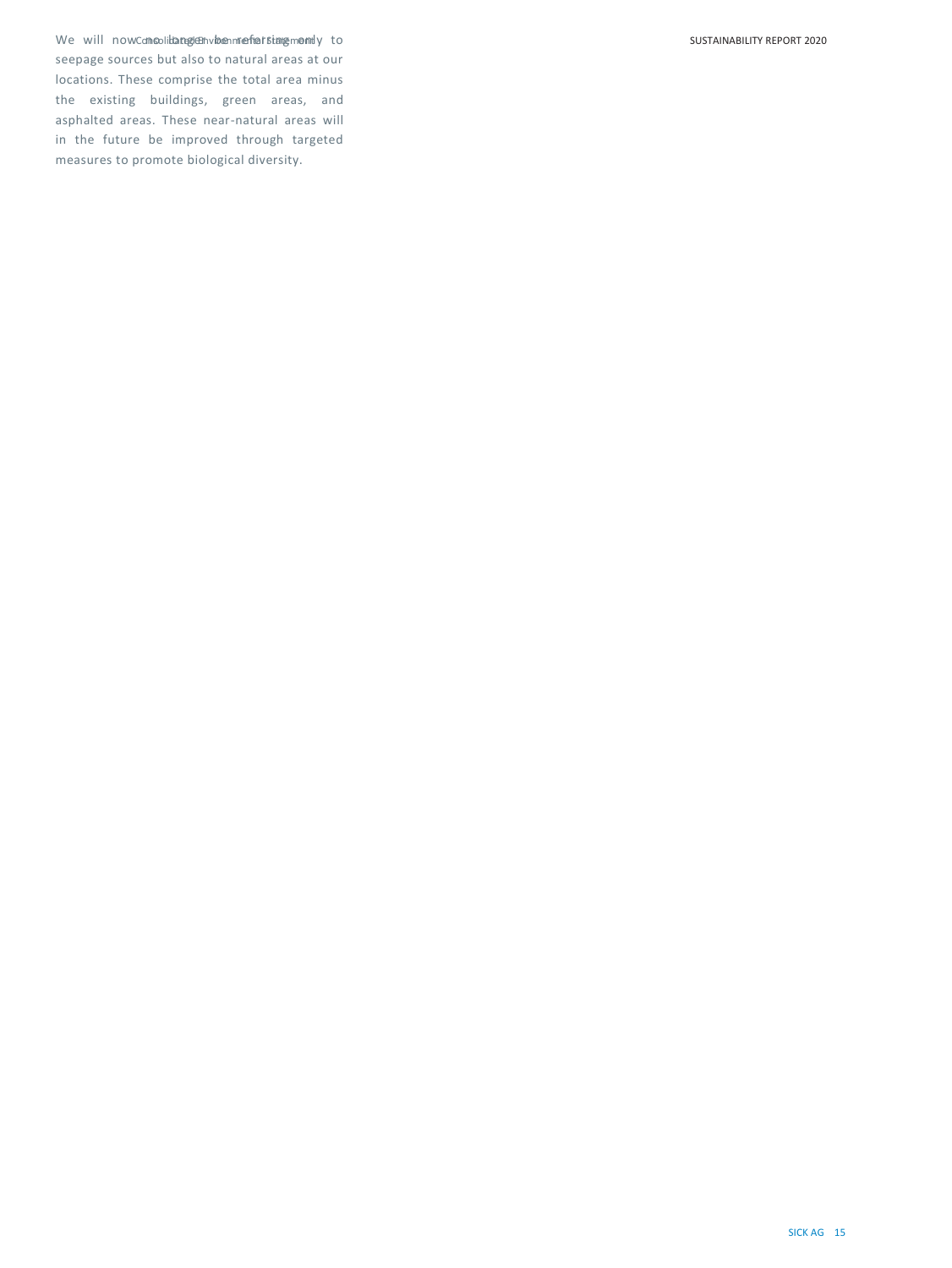

# ENVIRONMENTAL OBJECTIVES 2020

| No.            | <b>Environmental objective</b>                                                                          | Energy efficiency<br>CO <sub>2</sub> emissions | conservation<br>Resource | Substitution of<br>substances<br>hazardous | communication<br>Environmental<br>awareness | <b>Measure</b>                                                                                                                                                                                                                                                                                                           | Site      | Achievement of objective                                                                                                                                                                                                   |
|----------------|---------------------------------------------------------------------------------------------------------|------------------------------------------------|--------------------------|--------------------------------------------|---------------------------------------------|--------------------------------------------------------------------------------------------------------------------------------------------------------------------------------------------------------------------------------------------------------------------------------------------------------------------------|-----------|----------------------------------------------------------------------------------------------------------------------------------------------------------------------------------------------------------------------------|
| $\mathbf{1}$   | Substitution of solvent-based paints with<br>low-solvent paints or hydro paints                         |                                                |                          |                                            |                                             | Qualification of other standard colors (reduction of<br>solvent emissions by about 0.9 t)                                                                                                                                                                                                                                | ${\sf R}$ | Objective partially achieved: project not yet fully<br>completed, objective is still being pursued                                                                                                                         |
| $\overline{2}$ | Use and increase in efficiency of the<br>reflow ovens                                                   | $\blacksquare$                                 |                          |                                            |                                             | New reflow ovens, each of which should run on about<br>10% less electricity on average                                                                                                                                                                                                                                   | W         | Objective achieved                                                                                                                                                                                                         |
| 3              | Increase in sea freight and transition to<br>modes of transport with lower CO <sub>2</sub><br>emissions | ٠                                              |                          |                                            |                                             | Increase in US sea freight shipments and transition from<br>air freight to sea transport                                                                                                                                                                                                                                 | В         | Objective partially achieved: share of ocean freight<br>expanded and first train deliveries to FCC. To be<br>followed up on in 2021 as part of the Sustainability<br>Network - Green Logistics                             |
| 4              | Waste generation due to supplier<br>packaging                                                           |                                                | ٠                        |                                            |                                             | Involvement of other suppliers in container cycles                                                                                                                                                                                                                                                                       | В         | Objective partially achieved. To be followed up on<br>within the framework of the Sustainability Network -<br>Green Logistics                                                                                              |
| 5              | Reduction in the lead content of our                                                                    |                                                |                          |                                            |                                             | Use of lead-free solder in production                                                                                                                                                                                                                                                                                    | W/R       | Objective achieved: 100% lead-free soldering.                                                                                                                                                                              |
|                | products                                                                                                |                                                |                          |                                            |                                             | Qualification of devices for lead-free soldering process                                                                                                                                                                                                                                                                 |           | Objective still being pursued                                                                                                                                                                                              |
|                | Reduction in packaging materials<br>/Reduction of the proportion of plastic in<br>packaging             |                                                | ٠                        |                                            |                                             | Reduction of the amount of negatively-assessed<br>packaging materials; reduction of CUE disposable plastic<br>packaging                                                                                                                                                                                                  | R/B       | Objective partially achieved. To be followed up on as<br>part of the Sustainability Network - Green Packaging                                                                                                              |
| $\overline{7}$ | Compensation of unavoidable CO2<br>emissions                                                            |                                                |                          |                                            |                                             | Germany: scope 1 and scope 2 emissions (since 2014)<br>Scope 3 emissions (until 2020)<br>Global production scope 1 and scope 2<br>Emissions: until 2025<br>Scope 3 emissions: until 2030                                                                                                                                 | D/G       | Objective achieved: Germany-wide CO <sub>2</sub> compensation<br>through SICK's own climate protection project.<br>Objective is redefined and intensified in the<br>Sustainability Network - Fair Climate and Green Energy |
| 8              | Optimization of the operation of existing<br>plants, e.g. ventilation systems                           |                                                |                          |                                            |                                             | Reduction of CO <sub>2</sub> emissions through optimized gas<br>usage; optimization of the running time of ventilation<br>systems, improved sensor technology, undershooting of<br>the limits defined in the German Energy Saving<br>Ordinance                                                                           | W/R       | Concept for optimization is budgeted for 2022.                                                                                                                                                                             |
| 9              | Monitoring and assessment of energy<br>flows (expansion of measurement<br>concept)                      | ٠                                              |                          |                                            |                                             | Continual advancement of the energy measurement<br>system, evaluation and creation of measures - burn-<br>down chart by EO group                                                                                                                                                                                         | W/R/B     | Objective achieved: additional meters (electricity,<br>heat/cold and natural gas) have been installed and<br>connected to GLT or EMMS. Re-intensification of the<br>objective in Sustainability Network - Green Buildings  |
|                | Construction of new building to be<br>10 environmentally friendly<br>Optimization of existing buildings |                                                |                          |                                            |                                             | Priority to be given to sustainable construction<br>materials when planning and erecting new buildings,<br>e.g., wooden construction, BMS, EMM; ongoing<br>changeover to LEDs                                                                                                                                            | W         | Partial objective achieved: environmentally-friendly<br>construction method implemented at Z6. Follow-up of<br>the objective in Sustainability Network - Green<br><b>Buildings</b>                                         |
| 11             | Environmental education at schools,<br>focusing on renewable energy sources                             | ٠                                              |                          |                                            |                                             | Financing of the "Experiments with Renewable Energy"<br>project in collaboration with Fesa e.V. Freiburg- €2,100<br>per school year                                                                                                                                                                                      | W/R       | Objective partially achieved: project canceled due to<br>corona pandemic in 2020, educational units will be<br>made up by the project partner.                                                                             |
|                | Reduction of CO <sub>2</sub> emissions for business<br>trips by updating the Green Car Policy           |                                                | п                        |                                            |                                             | Reduction of average CO <sub>2</sub> emissions in line with the<br>current state of the art and realistic values from the<br>new WLTP. New update of the Green Car<br>Policy as soon as WLTP values become consistent.                                                                                                   | D         | Objective achieved, Green Car Policy updated.<br>Additional objectives are set in the Sustainability<br>Network - Green Mobility                                                                                           |
| 13             | Biodiversity at SICK in an industrial<br>context                                                        |                                                |                          |                                            |                                             | Germany: Flowering and natural meadows on all open<br>spaces by 2021<br>Global production: flowering and natural meadows on<br>all open spaces by 2025<br>Customized measures to increase the biological<br>diversity at our locations, change mowing practices,<br>grazing, promotion of bats, insects, reptiles, birds | D/G       | Objective achieved: potentials were analyzed and<br>implemented at German sites. Additional objectives<br>are set within the framework of the Sustainability<br>Network - Biodiversity                                     |
|                | 14 Plant for the Planet                                                                                 |                                                |                          |                                            |                                             | Execution of another Plant for the Planet academy                                                                                                                                                                                                                                                                        | D         | Objective not achieved in 2020 due to corona<br>pandemic                                                                                                                                                                   |
|                | 15   Increasing energy efficiency                                                                       | ٠                                              |                          |                                            |                                             | Germany: 25% increase by 2025 (based on 2018)<br>Global: 25% increase by 2030 (based on 2018)                                                                                                                                                                                                                            | D/G       | Achievement of objective still in progress, is being<br>pursued                                                                                                                                                            |
| 16             | Increase in in-house generation of<br>electricity                                                       | п                                              |                          |                                            |                                             | Germany: 40% increase by 2025 (based on 2020: 13.6%)<br>Global production: market monitoring and expansion, if<br>feasible.                                                                                                                                                                                              | D/G       | Objective partially achieved. To be followed up on<br>within the framework of the Sustainability Network<br>Fair - Climate and Green Energy                                                                                |
|                | 17 Green power                                                                                          | ٠                                              |                          |                                            |                                             | Germany: 100% green power<br>Global production: 100% green power by 2025 if<br>possible                                                                                                                                                                                                                                  | D/G       | Objective achieved for Germany.<br>Global objective in progress, to be followed up on<br>within the framework of the Sustainability Network -<br>Fair Climate and Green Energy                                             |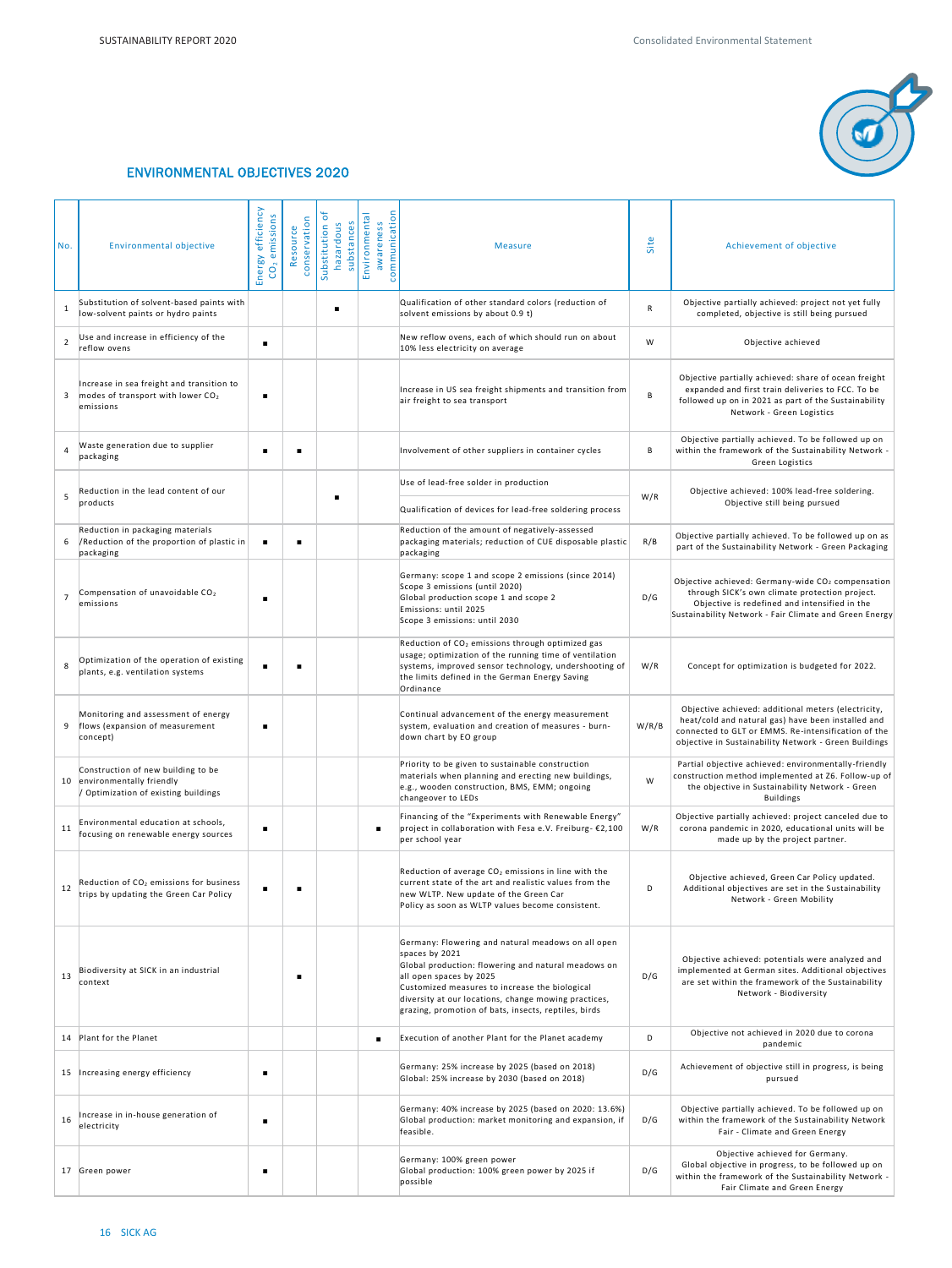

# ENVIRONMENTAL OBJECTIVES 2021-2030

| <b>Objective</b><br><b>Detailed objective</b><br><b>Measure</b>           |                                                                                                                                                                                    |                                                                                                                                                                                        | <b>Date</b>          | <b>Site</b> |  |  |  |  |
|---------------------------------------------------------------------------|------------------------------------------------------------------------------------------------------------------------------------------------------------------------------------|----------------------------------------------------------------------------------------------------------------------------------------------------------------------------------------|----------------------|-------------|--|--|--|--|
| Fair Climate & Green Energy                                               |                                                                                                                                                                                    |                                                                                                                                                                                        |                      |             |  |  |  |  |
| Improving energy efficiency                                               | Systematic examination of the building stock<br>Increasing energy efficiency in Germany by 25% by 2025<br>including heating/ventilation with an energetic<br>refurbishment concept |                                                                                                                                                                                        | 2025                 | D           |  |  |  |  |
|                                                                           | Increasing energy efficiency at global production sites by 25% by<br>2030                                                                                                          |                                                                                                                                                                                        | 2030                 | G           |  |  |  |  |
| Renewable energies                                                        | Sourcing renewable energies at German SICK sites                                                                                                                                   | 100% purchase of green power since 2013                                                                                                                                                | 2021                 | B/R/W/D/G   |  |  |  |  |
|                                                                           | Increasing our own production of renewable energies in<br>Germany by 40% by 2025                                                                                                   | Potential analysis and expansion of PV at all<br>German locations                                                                                                                      | 2025                 | D           |  |  |  |  |
| Compensation of emissions                                                 | 100% CO2 compensation of unavoidable emissions in Germany                                                                                                                          | Scope 1, scope $2 +$ emissions from business trips<br>(part of scope 3)                                                                                                                | Ongoin<br>g          | B/R/W/D/G   |  |  |  |  |
|                                                                           | CO2 compensation of additional defined scope 3 emissions for<br>the 2020 fiscal year                                                                                               |                                                                                                                                                                                        | 2021                 | D           |  |  |  |  |
|                                                                           | Global CO2 compensation of unavoidable scope 1 + scope 2<br>emissions                                                                                                              |                                                                                                                                                                                        | 2025                 | G           |  |  |  |  |
| <b>Biodiversity</b>                                                       |                                                                                                                                                                                    |                                                                                                                                                                                        |                      |             |  |  |  |  |
| Improving biodiversity at SICK sites<br>worldwide                         | Germany: 100% by 2022;<br>Global: 100% by 2025                                                                                                                                     | Wildflower meadows on all grassy areas                                                                                                                                                 | 2022/<br>2025        | B/R/W/D/G   |  |  |  |  |
|                                                                           | Providing specific habitats to support different types of plants<br>and creatures: dry stone walls, dead wood, bat boxes                                                           | e.g. grazing of the meadow at Buchholz logistics<br>center with sheep; vegetation of Waldkirch<br>Village and parking garage; employees; info to<br>employees for biodiversity at home | 2022/<br>2025        | B/R/W/D/G   |  |  |  |  |
| <b>Green Mobility</b>                                                     |                                                                                                                                                                                    |                                                                                                                                                                                        |                      |             |  |  |  |  |
| Reducing CO2 emissions of the SICK<br>vehicle fleet                       | Switch to electric battery-powered vehicles:<br>2025 - 25% of the entire vehicle fleet<br>2030 - 75% of the total vehicle fleet                                                    | Adoption of a new Green Car Policy                                                                                                                                                     | 2025 /<br>2030       | D/G         |  |  |  |  |
|                                                                           | Creation of incentives for employees for e-mobility (defined in<br>new Green Car Policy)                                                                                           | Models with WLTP consumption > 5.8 l / 100 km<br>(or CO2 emissions > 154 g/km) no longer<br>available to order from 2021 onwards                                                       | 2021                 | D           |  |  |  |  |
| Reducing CO2 emissions from business<br>travel                            | Focus on video conferencing, rail travel, and avoiding air travel                                                                                                                  | Establishment of a SICK travel policy and<br>informing business travelers about options with<br>lower CO2 emissions                                                                    | 2021                 | D           |  |  |  |  |
|                                                                           | Support of e-mobility by offering e-charging stations at all SICK<br>locations in Germany                                                                                          | Global: tbd                                                                                                                                                                            | 2022                 | B/R/W/D     |  |  |  |  |
| <b>Green Materials</b>                                                    |                                                                                                                                                                                    |                                                                                                                                                                                        |                      |             |  |  |  |  |
| Circular economy approach                                                 | Development of a strategy for using recycled plastic in our<br>products                                                                                                            | Market analysis of available materials and<br>technologies. Identification of possible<br>applications<br>at SICK                                                                      | Ongoin<br>g          | G           |  |  |  |  |
| <b>Green Packaging</b>                                                    |                                                                                                                                                                                    |                                                                                                                                                                                        |                      |             |  |  |  |  |
| Use of recycled materials and<br>reduction of packaging material          | Definition of SICK standard (minimum requirements) for<br>environmentally friendly packaging: increase in recycled content<br>and reduction in packaging quantity                  | Revision of CorpS packaging with CD RD. Refers<br>to transport and product packaging                                                                                                   | 2021                 | G           |  |  |  |  |
| Definition of measures to reduce<br>plastic use and avoid waste           | Reduced use of new plastic in outgoing transport packaging<br>Finding alternatives to plastic materials (esp. tubular bags)                                                        |                                                                                                                                                                                        | Ongoin<br>g          | D/G         |  |  |  |  |
| Sustainable shipping packaging                                            | Ensuring sustainable origin of all shipping cartons                                                                                                                                | Cardboard from certified sustainable sources<br>(e.g. FSC)                                                                                                                             | 2022                 | D           |  |  |  |  |
| <b>Green Logistics</b>                                                    |                                                                                                                                                                                    |                                                                                                                                                                                        |                      |             |  |  |  |  |
| Increase in the share of sea and rail<br>freight transport instead of air | Continuous use of the train connection between DC Buchholz<br>(Germany) and FCC Jiaxing (China)                                                                                    |                                                                                                                                                                                        | Ongoin<br>g          | В           |  |  |  |  |
|                                                                           | Increase in sea freight to PCA (USA). Objective: 20%                                                                                                                               |                                                                                                                                                                                        | 2022                 | В           |  |  |  |  |
|                                                                           | Creation of basic concept for optimization of stocks                                                                                                                               |                                                                                                                                                                                        | 2022                 | G           |  |  |  |  |
| <b>Green Buildings</b>                                                    |                                                                                                                                                                                    |                                                                                                                                                                                        |                      |             |  |  |  |  |
| Specific energy concepts for all new<br>buildings                         | Maximizing the use of renewable energy and increasing energy<br>efficiency. Target value: Higher than legal requirements                                                           | Implementation of energy concepts in new<br>construction projects                                                                                                                      | 2021/<br>Ongoin<br>g | D/G         |  |  |  |  |
| Identifying energy saving potentials in<br>existing buildings             | Heat loss analysis                                                                                                                                                                 | Expanding energy measurement concept<br>Identification of potential savings by external<br>expert                                                                                      | 2022                 | D           |  |  |  |  |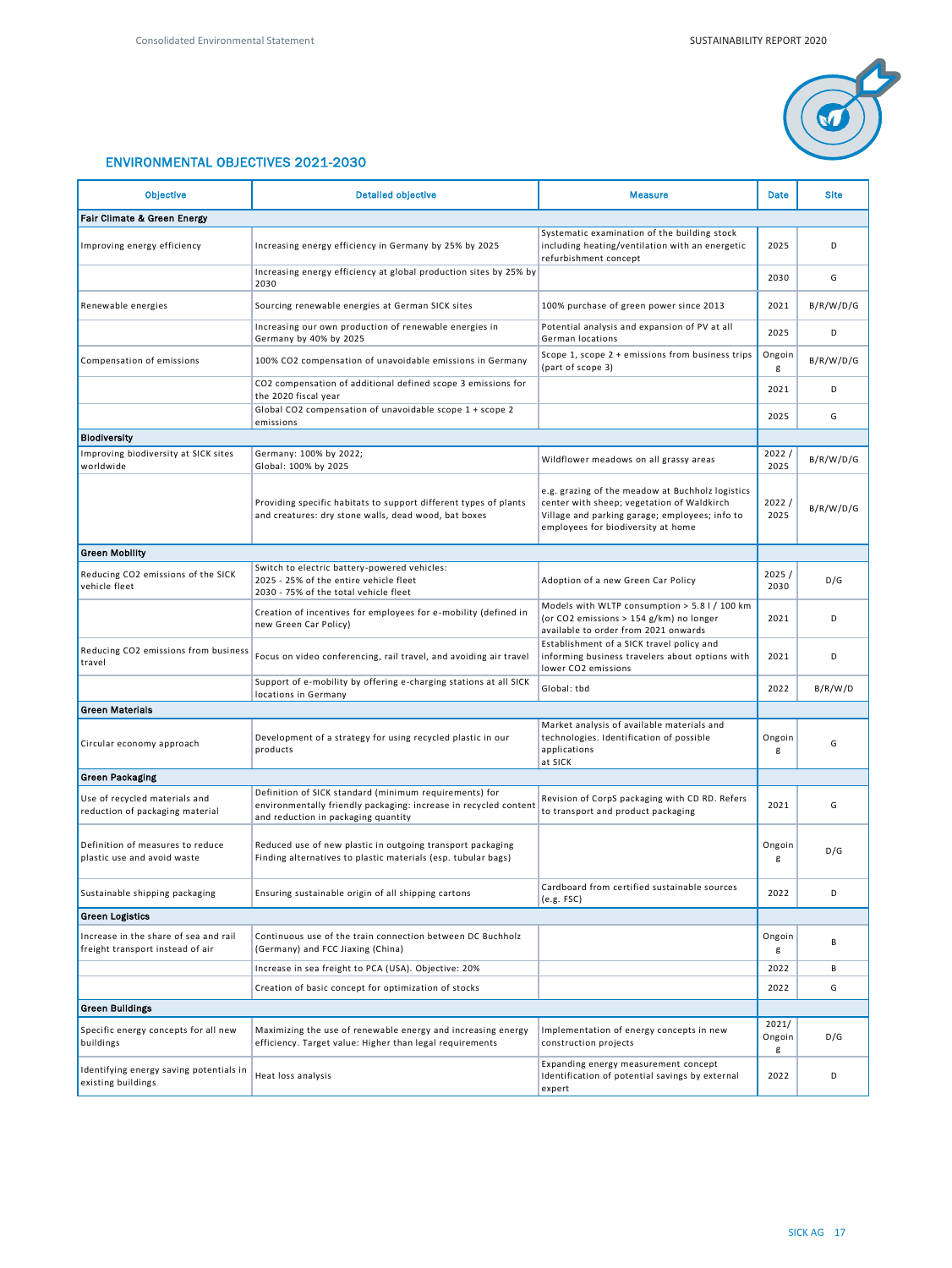| <b>Objective</b>                                                                                                | <b>Detailed objective</b>                                                                                                                                                                                                | <b>Measure</b>                                                                        | <b>Date</b> | <b>Scope</b> |
|-----------------------------------------------------------------------------------------------------------------|--------------------------------------------------------------------------------------------------------------------------------------------------------------------------------------------------------------------------|---------------------------------------------------------------------------------------|-------------|--------------|
| <b>Green Office</b>                                                                                             |                                                                                                                                                                                                                          |                                                                                       |             |              |
| paper products                                                                                                  | Switch from primary fiber to recycled Promotional materials, e.g. SICK notebooks as well as office<br>stationery, e.g. envelopes, notepads                                                                               |                                                                                       | 2022        | D            |
| Use of sustainable office materials                                                                             | Expanding the use of recycled paper to global sites                                                                                                                                                                      |                                                                                       | 2024        | G            |
| Sustainable printing                                                                                            | Reduction of the white content of recycled printer paper<br>from ISO 100 to ISO 80                                                                                                                                       |                                                                                       | 2021        | D            |
| <b>Green Catering</b>                                                                                           |                                                                                                                                                                                                                          |                                                                                       |             |              |
| Processing of regional products                                                                                 | Obtaining more than 60% of products from regional sources                                                                                                                                                                | Resumption after corona                                                               | 2022        | D            |
| Reduction of meat consumption at<br><b>SICK Germany</b>                                                         | Introduction of a concept to reduce meat consumption by<br>employees                                                                                                                                                     | Pilot project in Waldkirch (after corona),<br>expansion to other locations in Germany | 2022        | W            |
| Reusable take-away boxes in canteen                                                                             | 100% use of reusable boxes for take-away instead of<br>disposable plastic containers                                                                                                                                     |                                                                                       | 2021        | D            |
| Saving paper with paperless receipt                                                                             | Switch to paperless receipt (receipt via email).<br>Target value: 20%                                                                                                                                                    |                                                                                       | 2021        | D            |
| Green Supply Chain                                                                                              |                                                                                                                                                                                                                          |                                                                                       |             |              |
| Conversion of key suppliers to<br>climate neutrality by 2030                                                    | Definition of sustainability criteria<br>Supplier evaluation with regard to sustainability criteria<br>Annual evaluation of key suppliers during launch phase<br>Inclusion of sustainability criteria in supplier audits |                                                                                       | 2030        | G            |
|                                                                                                                 | Publication of a SICK Vendor Sustainability Policy<br>with sustainability criteria                                                                                                                                       |                                                                                       | 2022        | G            |
| <b>Green Mindset</b>                                                                                            |                                                                                                                                                                                                                          |                                                                                       |             |              |
| Regular meetings of the<br>Sustainability Network                                                               |                                                                                                                                                                                                                          | Meeting every 8 weeks to share progress,<br>improvements, problems and ideas          | 2021        | D            |
| Establishment of an external<br>"Sustainability Expert Council" to<br>improve our sustainability strategy       |                                                                                                                                                                                                                          | Establishment of a council with scientific<br>experts<br>Meetings: 2 times a year     | 2021        | G            |
| Continuous communication on<br>sustainability topics within SICK to<br>promote green mindset among<br>employees | Regular news board articles: "The people behind the<br>Sustainability Network" - introducing the network staff and<br>progress                                                                                           | Every 2 months<br>For additional communication, see SUS Mosaic                        | 2021        | G            |
| <b>Green Products</b>                                                                                           |                                                                                                                                                                                                                          |                                                                                       |             |              |
| Development of intelligent sensor<br>solutions for a CO2-neutral world                                          | Development of sensor solutions in the field of renewable<br>energy generation (photovoltaics, hydrogen, wind power), as<br>well as production and logistics (efficiency increase, emission<br>monitoring)               | Founding of internal SICK initiative "Solutions<br>for Cleaner Industries"            | 2030        | G            |
| <b>Green Production</b>                                                                                         |                                                                                                                                                                                                                          |                                                                                       |             |              |
| Increasing energy efficiency                                                                                    | Reduction of energy consumption in relation to production<br>volume                                                                                                                                                      | Basic research incl. possible introduction of<br>standby/sleep/wakeup modes           | 2022        | D            |
|                                                                                                                 |                                                                                                                                                                                                                          | Systematic analysis of energy consumption data<br>for new production equipment        | 2022        | D            |
|                                                                                                                 | Establishment of standards for the development of future<br>production equipment using sustainable and energy-efficient<br>components                                                                                    | Thesis tender                                                                         | 2021        | D            |

Legend:

B = Buchholz

D = Germany

G = Global

R = Reute

W = Waldkirch

#### Note:

In the case of D, the objective applies to all locations in Germany.

For B/W/R, attainment of objective applies specifically to each site listed.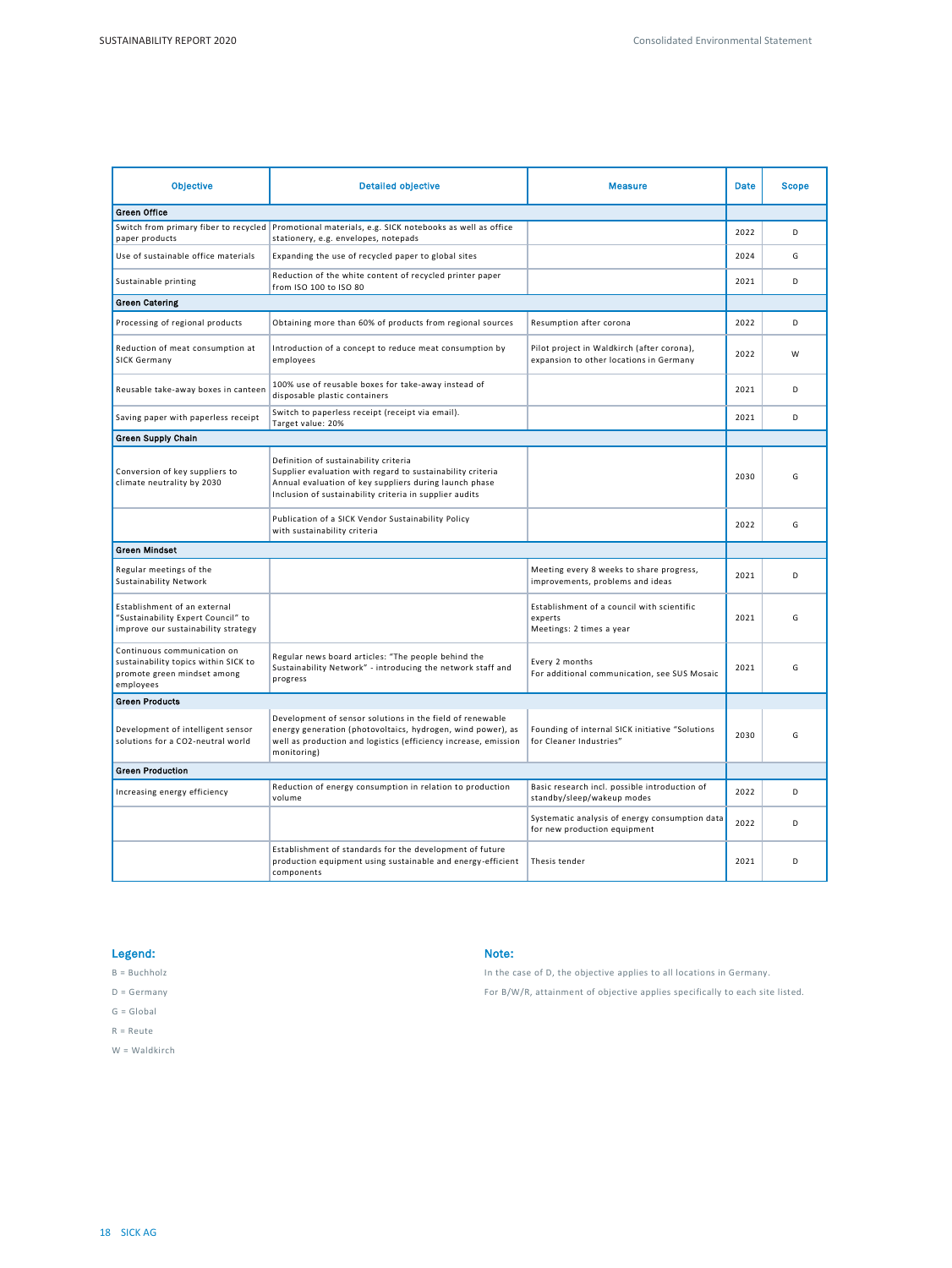# SICK VERTRIEBS GMBH DÜSSELDORF (SVD)

# SICK Sales GmbH

40549 Düsseldorf, Willstätterstrasse 30

#### EMPLOYEES 2020

Düsseldorf: 479

### SITE DESCRIPTION:

SICK Vertriebs GmbH (SVD) is located in the Heerdt district of Düsseldorf. Four stories of an office building with a total area of 4,800 m<sub>2</sub> have been leased.



#### **PROCESSES**

In the SICK Group, SICK Vertriebs-GmbH is responsible for sales and service for factory, logistics and process automation products in Germany and is in constant communication with customers and the SICK Group.

The sales and service field service is available on site at the customer site as a direct and personal contact for all questions concerning the SICK product portfolio. Tech support assists customers and provides advice on everything from applications to products.

The internal sales department, the service deployment planning department, the customer project management department, the Sensor Intelligence Academy and the order processing department assist customers with all commercial issues as well as with services such as trainings and product services.

The marketing communication division is in charge of trade fairs, mailings, media as well as support for the web presence.

#### SICK LIFETIME SERVICES

SICK LifeTime Services provide high-quality services all over the world. These services enhance personal safety and increase machine and plant productivity to provide a solid foundation for a sustainable business operation. Services range from product-independent consultation to traditional product services.



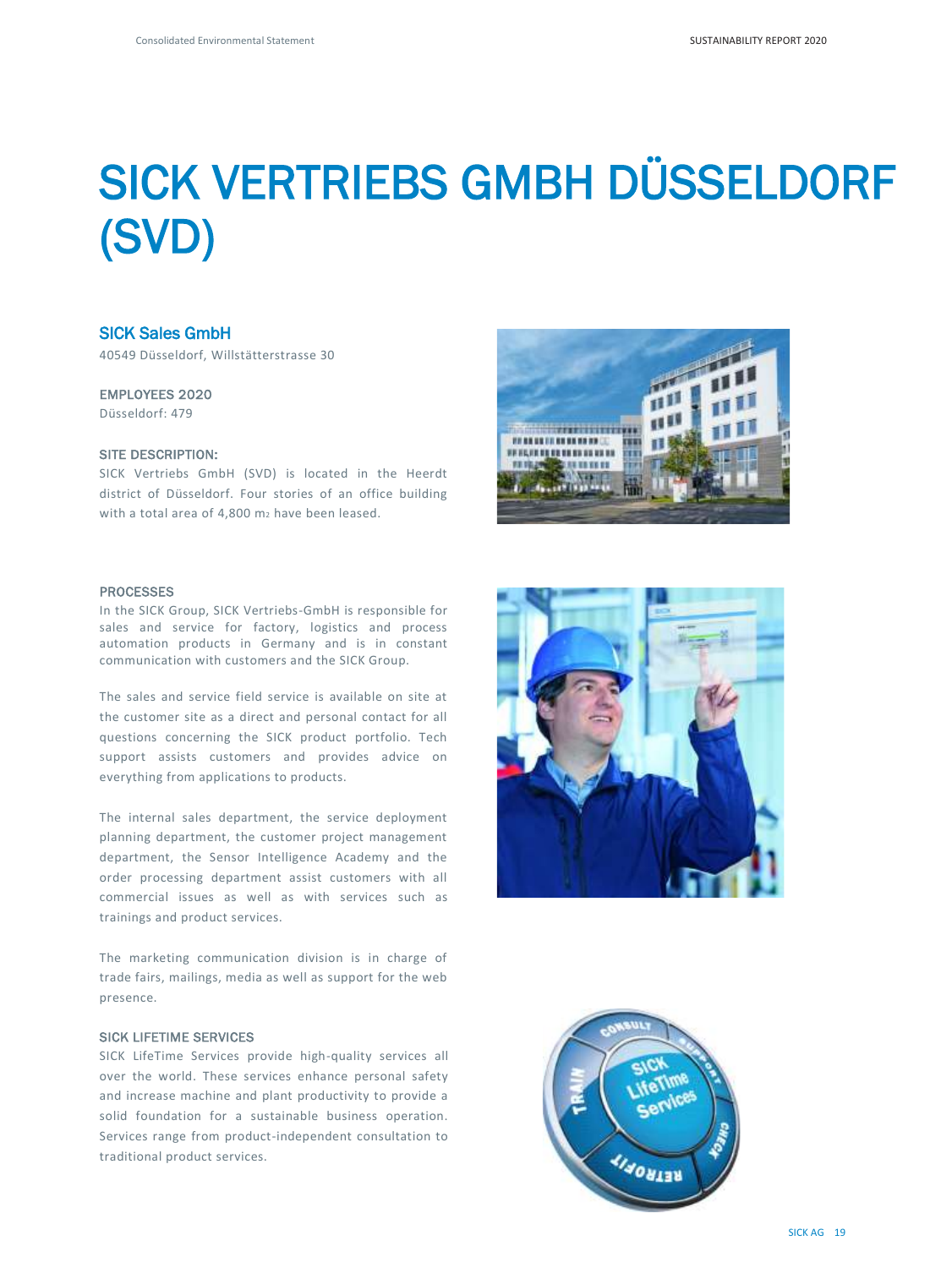# ENVIRONMENTAL ASPECTS

| <b>Environmental aspect</b>    | <b>Environmental impact</b>             | emissions<br>consumption<br>Energy<br>$\ddot{o}$<br>$\overline{O}$ | $\mathbf{r}$<br>$\circ$<br>rvatio<br>$\omega$<br>ē<br>Þ<br><b>Sei</b><br>$\circ$<br>$\overline{a}$<br>$\epsilon$<br><b>B</b><br>$\mathbf{\omega}$<br>œ. | <b>Environmental relevance</b> |
|--------------------------------|-----------------------------------------|--------------------------------------------------------------------|---------------------------------------------------------------------------------------------------------------------------------------------------------|--------------------------------|
| Direct environmental aspects   |                                         |                                                                    |                                                                                                                                                         |                                |
| Administration                 | Paper consumption                       |                                                                    | $\blacksquare$                                                                                                                                          | B.                             |
| Heating                        | $CO2$ emissions                         | $\blacksquare$                                                     |                                                                                                                                                         | $\mathbf{C}$                   |
| Electricity                    | $CO2$ emissions                         |                                                                    |                                                                                                                                                         | C.                             |
| Water consumption              | Water                                   |                                                                    | ٠                                                                                                                                                       | Ċ                              |
| Indirect environmental aspects |                                         |                                                                    |                                                                                                                                                         |                                |
| Business trips/service visits  | $CO2$ emissions                         | $\blacksquare$                                                     |                                                                                                                                                         | A.                             |
| Awareness                      | Avoiding negative environmental impacts |                                                                    | п                                                                                                                                                       | A                              |

The main environmental impact of SICK Vertriebs-GmbH is not caused at the site itself (purely administrative site), but by CO<sub>2</sub> emissions resulting from business trips (indirect environmental aspects). Business trips are generally made by car, rail or air.

The environmental objectives are derived from the main environmental aspects in order to minimize the environmental impacts.



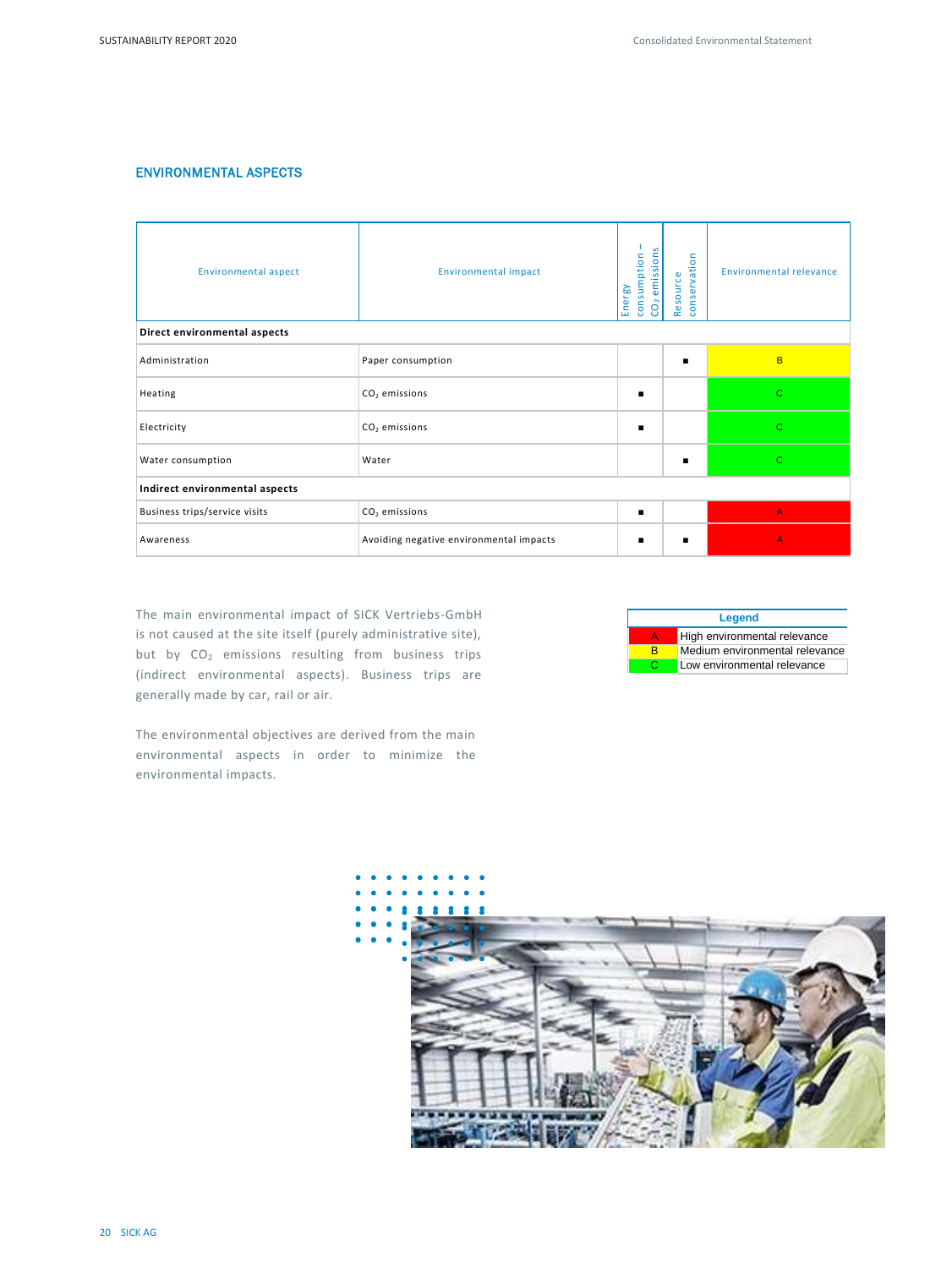# ENVIRONMENTAL KEY FIGURES - ENVIRONMENTAL PERFORMANCE

| <b>Key indicators</b> |                                                              | 2017                | 2018  | 2019  | 2020           | GRI       |
|-----------------------|--------------------------------------------------------------|---------------------|-------|-------|----------------|-----------|
|                       | Energy [MWh]                                                 | 347                 | 348   | 340   | 299            |           |
|                       | Share of gas [MWh]                                           | 142                 | 156   | 144   | 130            | $302 - 1$ |
|                       | Share of electricity<br>[MWh]                                | 205                 | 192   | 196   | 169            |           |
|                       | Water $[m3]$                                                 | 998                 | 1,140 | 1,058 | 486            | $303 - 5$ |
| Input                 | Waste [t]                                                    | 14                  | 13    | 13    | 12             | $306 - 2$ |
|                       | $CO2$ emissions [t] direct - at the site                     | 32                  | 36    | 33    | 30             | $305 - 1$ |
|                       | $CO2$ emissions [t] indirect - business                      | 1,386               | 1,370 | 1,288 | 864            |           |
|                       | trips                                                        | **<br>$**$ $\Delta$ | $*3*$ | $*2*$ | $\overline{0}$ | $305 - 1$ |
|                       | Rail [t]                                                     | 1,149               | 1,172 | 1,174 | 850            |           |
|                       | Company car [t]<br>Plane [t]                                 | 233                 | 195   | 112   | 14             |           |
| Output                | Gross value added [million $E$ ]                             | 70                  | 73    | 82    | 74             |           |
|                       | Energy [MWh/million $E$ ]                                    | 5.0                 | 4.8   | 4.1   | 4.0            | $302 - 3$ |
|                       | Gas [MWh/million $E$ ]                                       | 2.0                 | 2.1   | 1.8   | 1.8            | $302 - 3$ |
|                       | Electricity [MWh/million €]                                  | 2.9                 | 2.6   | 2.4   | 2.3            | $302 - 3$ |
| Input / Output        | Water $[m^3/m$ illion $E$ ]                                  | 14.3                | 15.6  | 12.9  | 6.6            | $303 - 5$ |
|                       | Waste [t/million $E$ ]                                       | 0.2                 | 0.2   | 0.2   | 0.2            | $306 - 2$ |
|                       | $CO2$ emissions direct -<br>at the site [t/EUR million]      | 0.5                 | 0.5   | 0.4   | 0.4            | $305 - 4$ |
|                       | $CO2$ emissions indirect -<br>business trips [t/EUR million] | 19.8                | 18.8  | 15.7  | 11.7           | $305 - 4$ |

#### NOTE:

\*\* Rail travel with German Rail has been completely CO<sup>2</sup> neutral since 2020.

According to EMAS III, it is possible to leave out certain key indicators if they do not have any environmental relevance. For SICK Vertriebs GmbH, as a pure distribution site without any production areas in the leased rooms, neither material efficiency nor area utilization (biological diversity) is of any significance. These two figures have not been calculated for this reason.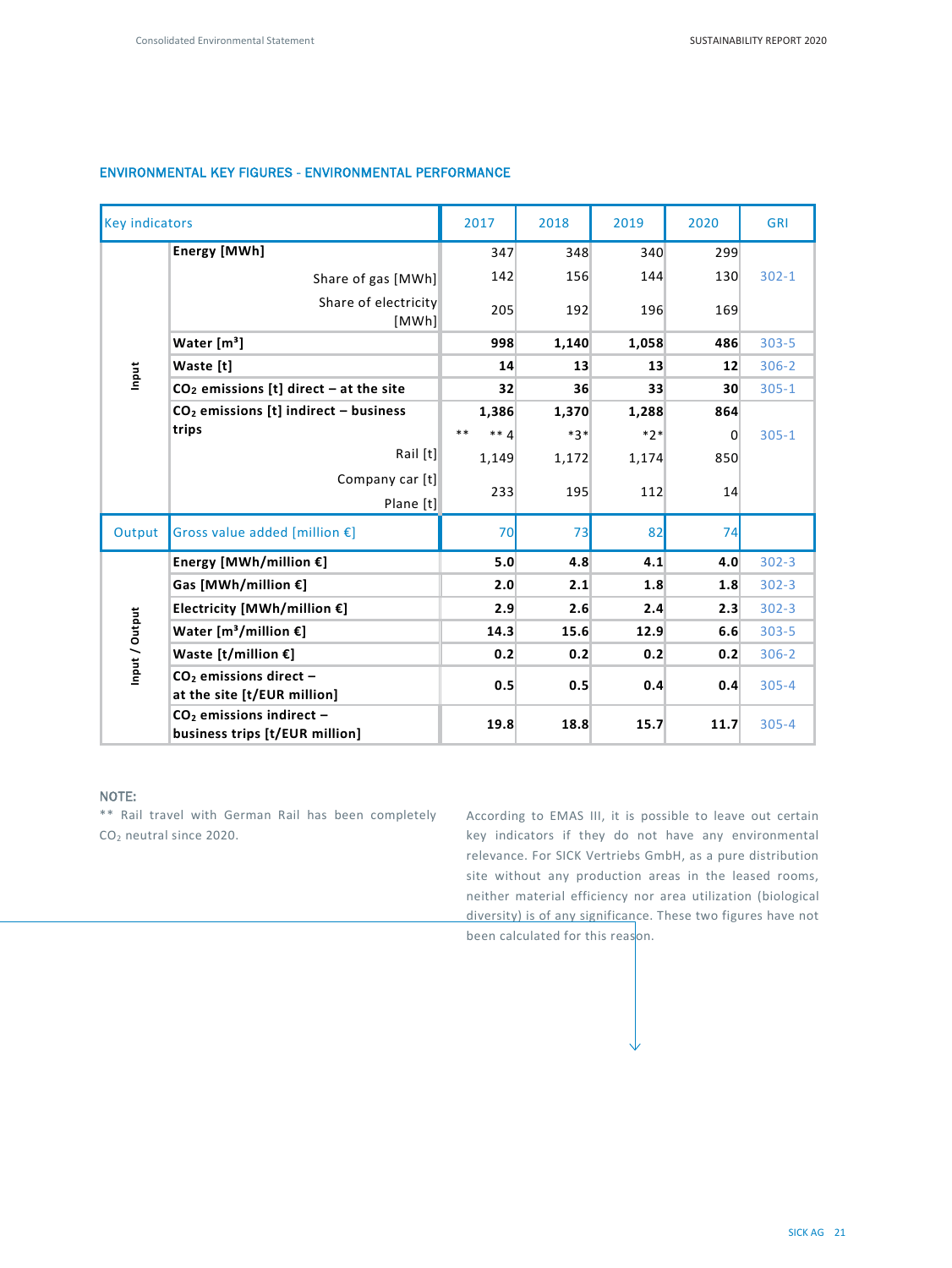#### WASTE

SICK Vertriebs-GmbH leases a part of a building and shares the waste containers for paper and recyclable waste material with other tenants. The disposal costs are apportioned on an annual basis. It is therefore not possible to record quantities separately.

Old files are disposed of separately for reasons of data protection, as is electronic scrap that originates from the return of devices or components from the service and repair area.

2019 2020 **Waste for recycling [t] Classification Quantity [t] Quantity [t]** Recyclable residues\* Non-hazardous 8.0 8.0 Paper \* Non-hazardous 4.0 4.0 4.0 Old files Non-hazardous 0.8 0.3 Electronic scrap Non-hazardous 0.4 0.0 TOTAL non- $\begin{array}{ccc}\n\text{101AL non-} \\
\text{hazardous} \\
\end{array}$  13.2 12.3 Electronic scrap | Hazardous **TOTAL** hazardous 0.0 0.0 **TOTAL**  $\begin{array}{|c|c|c|c|}\n \hline\n \text{waste} & \text{13.2} & \text{12.3} \\
 \hline\n \end{array}$ 

The recycling rate is 100%.

#### \* Calculation of the waste quantity from the allocated disposal costs

(landlord's annual statement)

#### CO2 EMISSIONS:

Since 2012, the  $CO<sub>2</sub>$  emissions arising from business trips (indirect emissions) have been offset through a SICK's own climate protection project. The diagram illustrates the relevance of these indirect emissions as compared to direct emissions (emissions at sites). The consistent avoidance of air travel and the effects of the corona pandemic meant that indirect  $CO<sub>2</sub>$  emissions were also significantly reduced in 2020.

The scope 1 emissions for SVD during the reporting period were 894 t  $CO<sub>2</sub>$ . This includes both indirect (business trips) and direct (gas consumption)  $CO<sub>2</sub>$  emissions based on the EMAS classification. We are fully offsetting these scope 1, scope 2 and defined scope 3 emissions throughout Germany with atmosfair.



■ CO2 emissions indirect per gross value added [t/million €]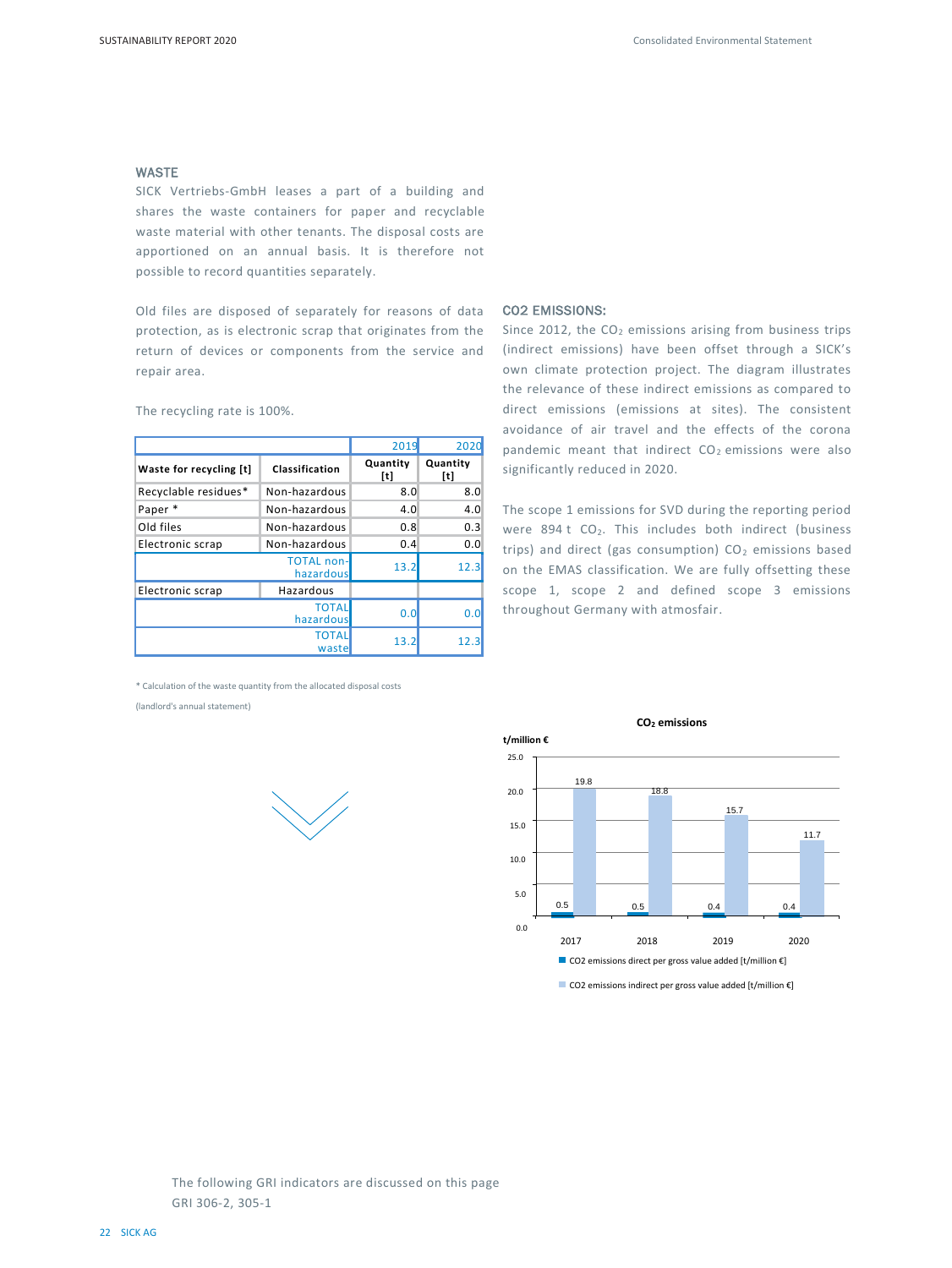haft gameigavi von

900AG

#### CERTIFIED GREEN POWER:

Certified green power has been used at all German sites since 2013. 100% of the green power used is sourced from the Waldkirch municipal utilities. 100% of the power is from renewable energy sources.

In Germany, the share of gross electricity consumption to come from renewable sources stood at 45.4% in 2020 (source: German Environment Agency).

By using 100% green power, SICK was able to prevent 73 t of CO<sub>2</sub> emissions at the Düsseldorf site in 2020.

# EnergieVision Wenex aux Princlerung vom hi and Markttorreport ZERTIFIKAT FÜR ÖKOSTROM **Stadbarrhy Widdlich Gridil Sec Bar, D. FEETWARING** 101.01.2020 lini ayrı 11.12.2020 Not all for door  $-11 + 0.04$  at 100  $-$ Des Ob  $tln/6$ Autorurar SICC AG artists Adamsk **Gui** data is given the pits · Dis Australian dies Distri emalian 100 % Shi Grid de Frie ng tion frong Partiert day Australia der arrosal than ein Kraftwerke Sand Hourige und mond alle Driftal der at 10 m/t at Auraca's, Deathern-sourcesce in Charles Communication  $\overline{u}$  $\ell$ Gas consumption per gross value added [MWh/million €]

#### ENERGY CONSUMPTION

It was possible to continuously reduce the total energy consumption relative to gross value added. Since 2017, there has been a clear trend towards reduction, which has continued in 2020. The use of a water-fed ceiling cooling system means that an air-conditioning system is no longer required to cool the building.



#### **Electricity and gas consumption**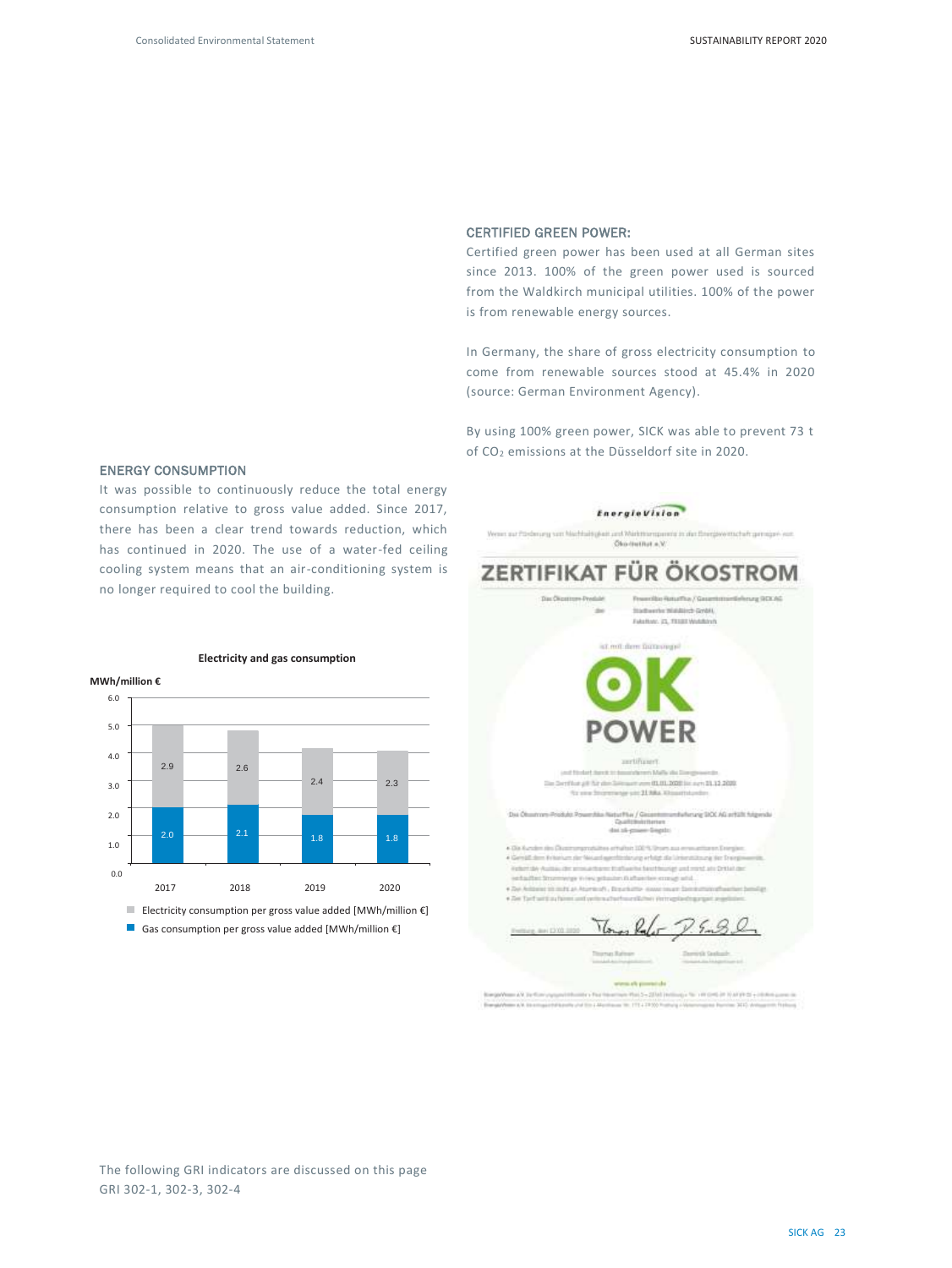#### WATER

After an increase in water consumption in the previous years, it was possible to reduce it again in 2020. We assume that the changes were predominantly caused by the corona pandemic. However, an important reason for the general reduction in water consumption of the last 3 years surely had to do with a systematic increase in awareness of the employees regarding economic use of water.



#### BUSINESS TRIPS

The majority of  $CO<sub>2</sub>$  emissions are caused by business trips to assist customers with commissioning, regular inspections and checks, optimization and repairs.

The figure "kilometers traveled per service hour" is set as the indicator for the emissions generated by these field service business trips. Of course, the objective is to be fast and reliable on the one hand, but on the other hand, also to conserve resources and be environmentally friendly at the customer site.

Since 2012, the key figures have been available for the entire field service of SICK Vertriebs-GmbH. A target value of 23 was set for the averaged performance of the field service. This has been undercut every year since 2014 and continues to sink. That is why it has been lowered to 20 since 2019. The new target value was also undercut in 2020.

**Kilometers traveled per invoiced customer service hour**



Kilometers traveled per invoiced customer service hour  $\rightarrow$  Target value

The following GRI indicators are discussed on this page GRI 305-1, 305-4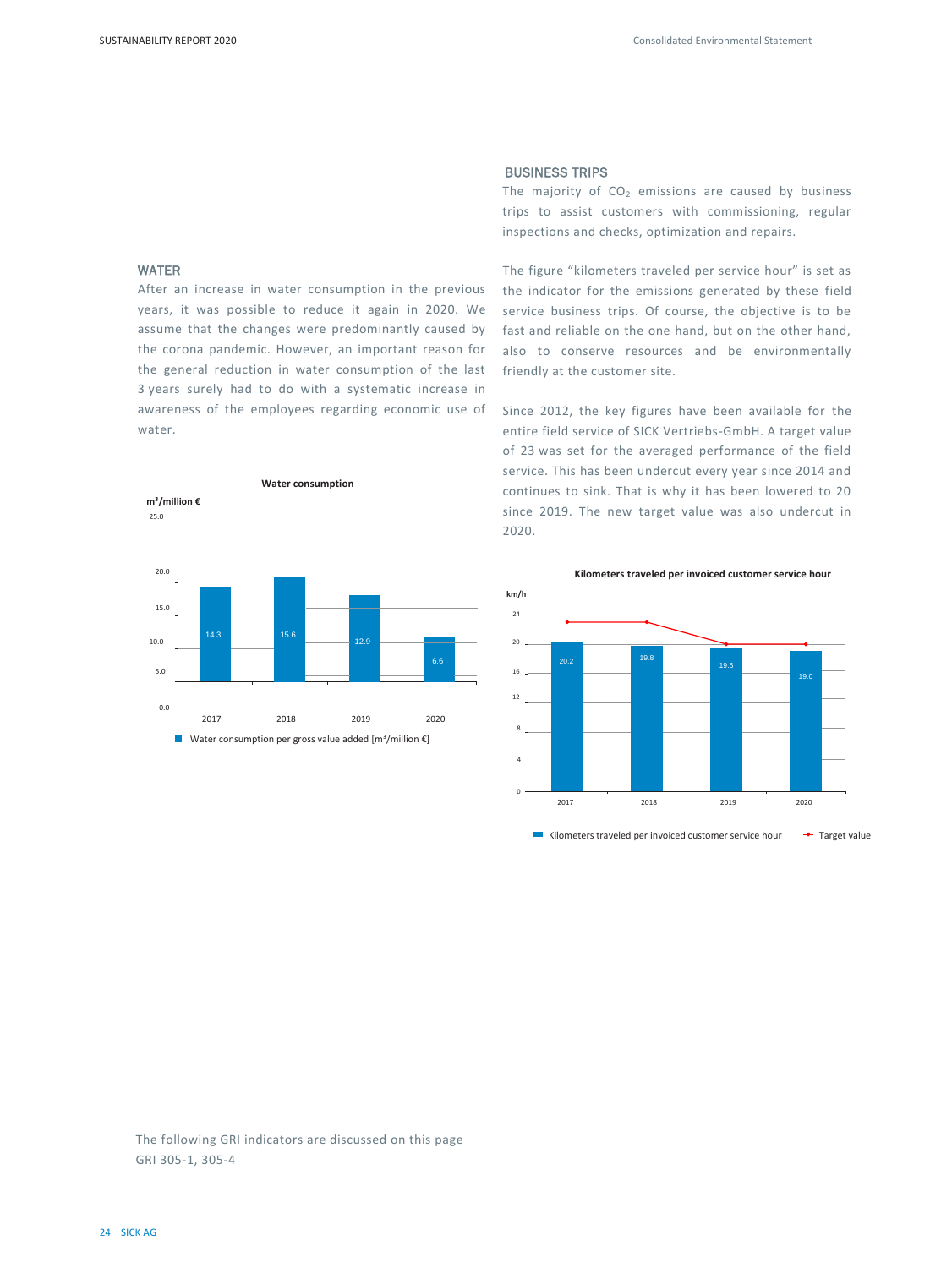

# ENVIRONMENTAL OBJECTIVES SVD 2020

|                |                                                                                                                              | <b>Environmental impact</b>                      |                          |                                                |                                                                                                                                                                                                                          |                                                                                                                                                                                                                          |
|----------------|------------------------------------------------------------------------------------------------------------------------------|--------------------------------------------------|--------------------------|------------------------------------------------|--------------------------------------------------------------------------------------------------------------------------------------------------------------------------------------------------------------------------|--------------------------------------------------------------------------------------------------------------------------------------------------------------------------------------------------------------------------|
| No.            | <b>Environmental objective</b>                                                                                               | Energy consumption<br>$CO2$ emissions<br>Reduced | conservation<br>Resource | awareness in<br>communication<br>Environmental | <b>Measure</b>                                                                                                                                                                                                           | Achievement of objective                                                                                                                                                                                                 |
| $\mathbf{1}$   | Reduction of paper consumption due to<br>further digitalization of work processes and<br>business correspondence             | ٠                                                | $\blacksquare$           |                                                | Decrease in order quantities                                                                                                                                                                                             | Objective achieved and will be<br>continued                                                                                                                                                                              |
| $\overline{2}$ | Reduction of fuel consumption or kilometers<br>traveled per hour worked to below<br>20 km/production hours for field service | ٠                                                |                          |                                                | Optimized route planning for all service<br>orders and use of navigation systems as<br>standard equipment                                                                                                                | Objective achieved 18.4 km/<br>value-added hour                                                                                                                                                                          |
| 3              | Reduction of CO <sub>2</sub> emissions by selecting<br>vehicle models with low CO <sub>2</sub> emissions                     |                                                  |                          |                                                | Reduction of average CO <sub>2</sub> emissions to<br>$\leq$ 130 g CO <sub>2</sub> /km for all newly-approved<br>vehicles                                                                                                 | Objective achieved in terms of<br>new registrations, the objective<br>was achieved. In actual<br>operation, however, the<br>objective was exceeded.<br>Further measures were agreed<br>upon in the Management<br>Review. |
| $\overline{4}$ | Reduction of CO <sub>2</sub> emissions by minimizing<br>fuel consumption per kilometers traveled                             |                                                  |                          |                                                | Appeal to all managers and vehicle users,<br>particularly for private use                                                                                                                                                | Objective achieved                                                                                                                                                                                                       |
| 5              | Reduction of CO <sub>2</sub> emissions from business<br>trips                                                                |                                                  |                          |                                                | Preferably, internal service employees<br>should take their business trips by train<br>(Deutsche Bahn). 100% green power is used<br>when traveling by train.                                                             | Objective achieved                                                                                                                                                                                                       |
| 6              | Economic consumption of resources by<br>reusing printer and toner cartridges in<br>administration                            |                                                  |                          |                                                | Separate collection and handover to<br>certified recycling operators Monitoring in<br>the context of the management review                                                                                               | Objective achieved                                                                                                                                                                                                       |
| $\overline{7}$ | Economical consumption of resources by<br>reducing the use of packaging materials                                            |                                                  |                          |                                                | Return of empty packaging to the<br>manufacturer or reuse of incoming<br>packaging for internal SICK dispatch                                                                                                            | Objective achieved                                                                                                                                                                                                       |
| 8              | Tree planting initiative - one tree planted for<br>every 1 million in sales                                                  |                                                  |                          |                                                | 323 trees for 2020                                                                                                                                                                                                       | Objective partially achieved. One<br>tree was planted for every<br>million € in sales, but sales<br>expectations were revised<br>downward due to the crisis.<br>A total of 284 oaks were planted.                        |
| 9              | Reduction of CO <sub>2</sub> emissions for business trips<br>by updating the Green Car Policy                                |                                                  |                          |                                                | Reduction of average CO <sub>2</sub> emissions in line<br>with the current state of the art and realistic<br>values from the new WLTP. Update the<br>Green Car Policy again as soon as WLTP<br>values become consistent. | Objective achieved CO <sub>2</sub><br>emissions were reduced; Green<br>Car Policy was updated.                                                                                                                           |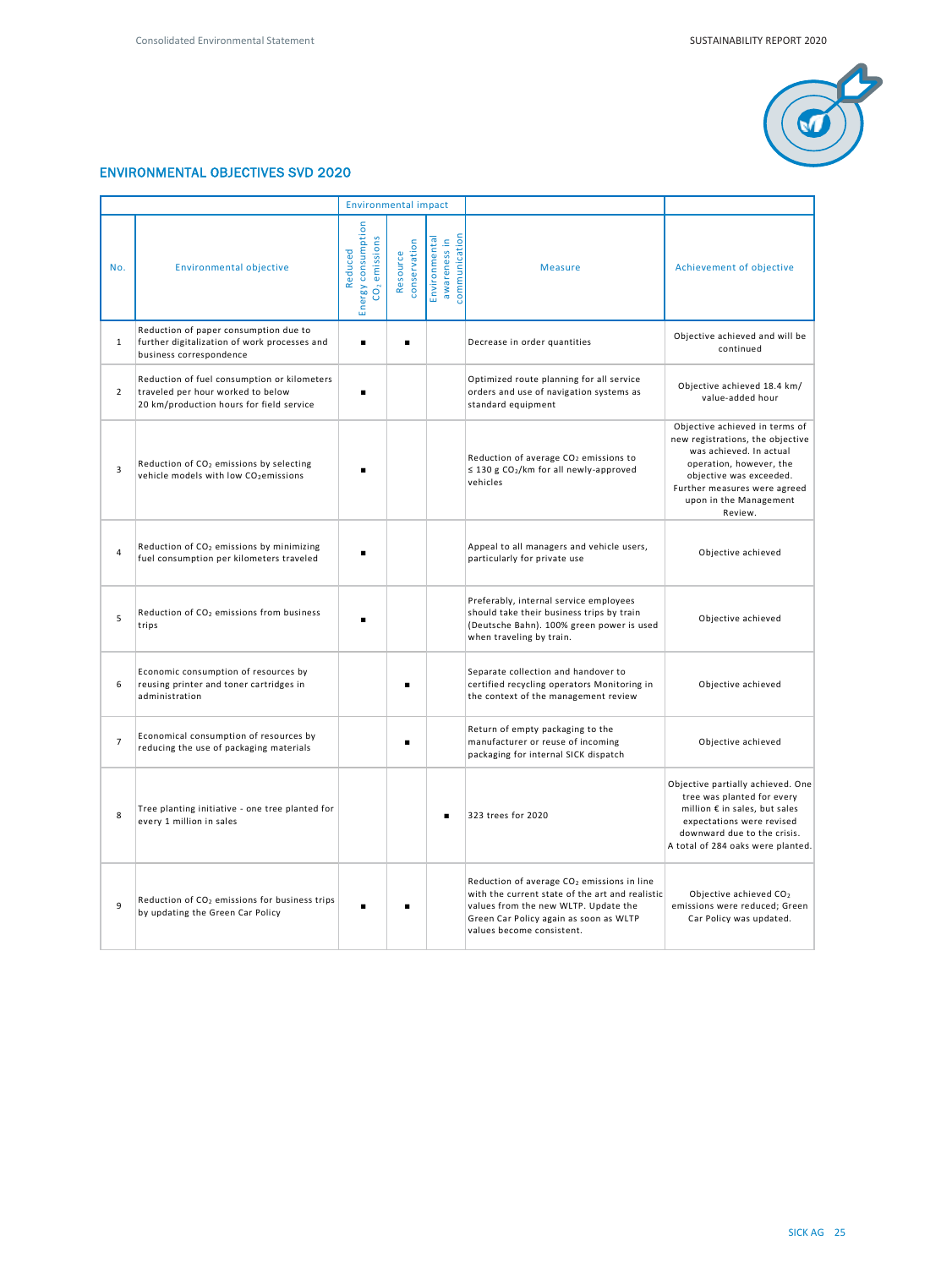

# ENVIRONMENTAL OBJECTIVES SVD 2021-2023

|                |                                                                                                                  | <b>Environmental impact</b>                                |                          |                                                |                                                                                                                                                                                                |      |      |      |
|----------------|------------------------------------------------------------------------------------------------------------------|------------------------------------------------------------|--------------------------|------------------------------------------------|------------------------------------------------------------------------------------------------------------------------------------------------------------------------------------------------|------|------|------|
| No.            | <b>Environmental objective</b>                                                                                   | energy consumption<br>CO2emissions from<br>Minimization of | conservation<br>Resource | communication<br>awareness in<br>Environmental | <b>Measure</b>                                                                                                                                                                                 | 2021 | 2022 | 2023 |
| $\mathbf{1}$   | Reduction of paper consumption due to<br>further digitalization of work processes<br>and business correspondence |                                                            |                          |                                                | Decrease in order quantities                                                                                                                                                                   |      |      |      |
| $\overline{2}$ | Optimized route planning for all service<br>orders and use of navigation systems as<br>standard equipment        |                                                            |                          |                                                | Reduction of fuel consumption or<br>kilometers traveled per hour worked<br>to below 20 km/production hours for<br>field service                                                                |      |      |      |
| 3              | Reduction of CO2 emissions of all vehicles<br>in operation at SICK Vertriebs-GmbH                                |                                                            |                          |                                                | Objectives in accordance with Green<br>Car Policy for SVD: Models with WLTP<br>consumption > 5.8 $1/100$ km (or CO2<br>emissions > 154 g/km) no longer<br>available to order from 2021 onwards |      |      |      |
| 4              | Reduction of CO2 emissions through<br>business trips and site activities                                         |                                                            |                          |                                                | Purchase of 100% green power at the<br>Düsseldorf site<br>Compensation of CO2 emissions from<br>business trips through atmosfair                                                               |      |      |      |
| 5              | Preferably, internal service employees<br>should take their business trips by train<br>(Deutsche Bahn).          |                                                            |                          |                                                | 100% green power is used when<br>traveling by train.                                                                                                                                           |      |      |      |
| 6              | Economic consumption of resources by<br>reusing printer and toner cartridges in<br>administration                |                                                            |                          |                                                | Separate collection and handover to<br>certified recycling operators<br>Monitoring as part of the<br><b>Management Review</b>                                                                  |      |      |      |
| $\overline{7}$ | Economical consumption of resources by<br>reducing the use of packaging materials                                |                                                            |                          |                                                | Return of empty packaging to the<br>manufacturer or reuse of incoming<br>packaging for internal SICK dispatch                                                                                  |      |      |      |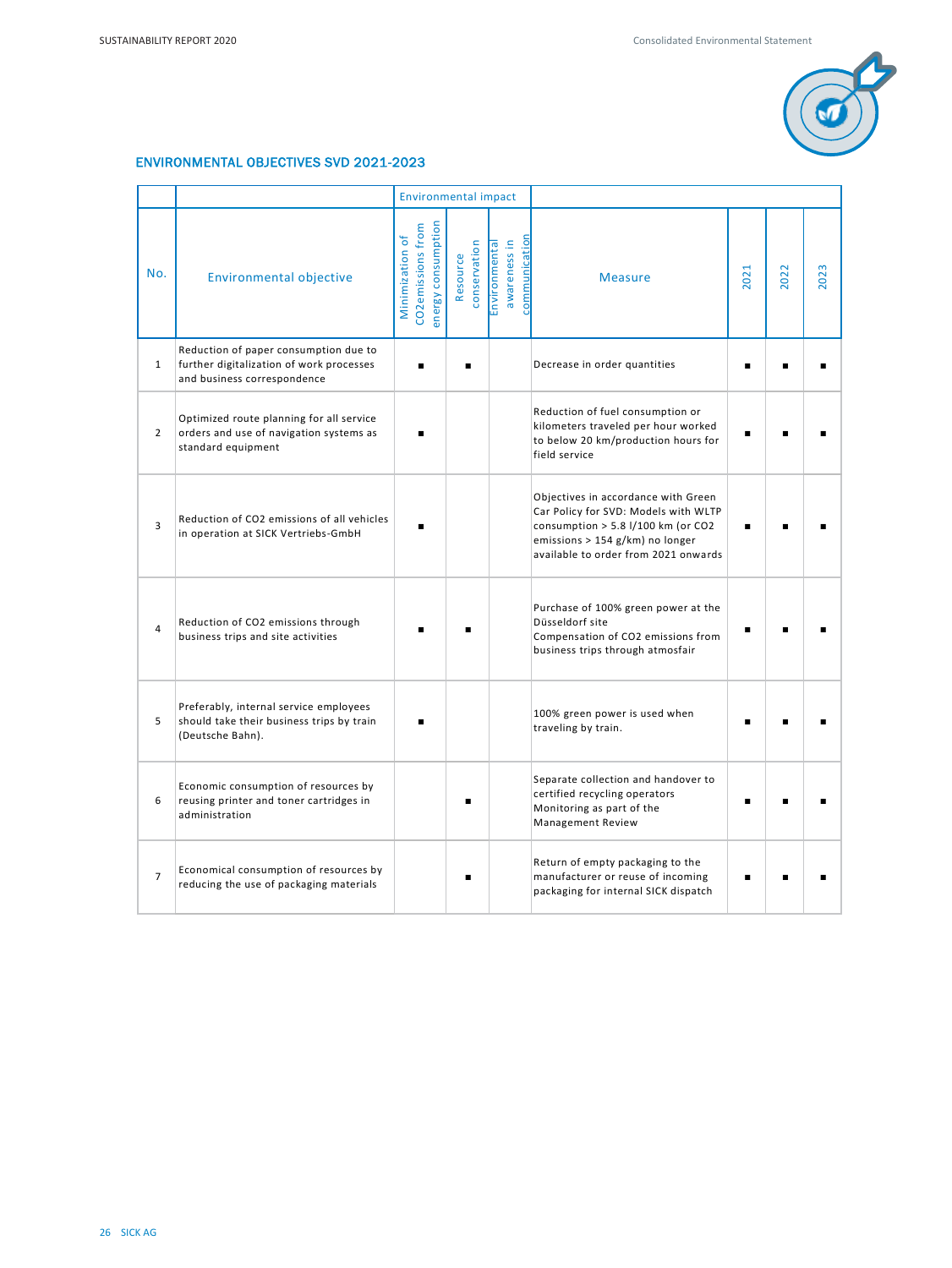# VALIDATION

|                                                                                    |                                                                   |                                                                                                                                                                                                                                                                                                                                                                                                                                                                                                                | TUV NORD                                                                               |
|------------------------------------------------------------------------------------|-------------------------------------------------------------------|----------------------------------------------------------------------------------------------------------------------------------------------------------------------------------------------------------------------------------------------------------------------------------------------------------------------------------------------------------------------------------------------------------------------------------------------------------------------------------------------------------------|----------------------------------------------------------------------------------------|
|                                                                                    |                                                                   |                                                                                                                                                                                                                                                                                                                                                                                                                                                                                                                |                                                                                        |
|                                                                                    | <b>ENVIRONMENTAL VERIFIER'S DECLARATION</b>                       |                                                                                                                                                                                                                                                                                                                                                                                                                                                                                                                |                                                                                        |
|                                                                                    |                                                                   | ON VERIFICATION AND VALIDATION ACTIVITIES                                                                                                                                                                                                                                                                                                                                                                                                                                                                      |                                                                                        |
|                                                                                    |                                                                   |                                                                                                                                                                                                                                                                                                                                                                                                                                                                                                                |                                                                                        |
| in accordance with the                                                             |                                                                   | REGULATION (EC) No 1221/2009 OF THE EUROPEAN                                                                                                                                                                                                                                                                                                                                                                                                                                                                   |                                                                                        |
| and audit scheme (EMAS)                                                            |                                                                   | <b>PARLIAMENT AND OF THE COUNCIL of 25 November 2009</b><br>on the voluntary participation by organisations in a Community eco-management                                                                                                                                                                                                                                                                                                                                                                      | EMAS                                                                                   |
| declare to have verified that the whole organisation                               |                                                                   | Dr. Erwin Wolf, accredited for the NACE code 26.51 - Manufacture of instruments and appliances for measuring,<br>testing and navigation (sites Waldkirch and Reute), Dr. Ortrun Janson-Mundel, accredited for the NACE code 46.52<br>- Wholesale of electronic and telecommunications equipment and parts (site Disseldorf), and Georg Wellens,<br>accredited for the NACE code 52 -- Warehousing and support activities for transportation (distribution center Waldkirch),                                   |                                                                                        |
| <b>SICK AG</b><br>Erwin-Sick-Straße 1<br>79183 Waldkirch<br>Germany                | <b>SICK AG</b><br>Giesela-Sick-Straße 1<br>79276 Reute<br>Germany | <b>SICK Vertriebs-GmbH</b><br>Willstätterstraße 30<br>40549 Düsseldorf<br>Germany                                                                                                                                                                                                                                                                                                                                                                                                                              | Distributionszentrum<br><b>Buchholz</b><br>Gerbermatte 1<br>79183 Waldkirch<br>Germany |
| are fulfilled (EMAS).                                                              |                                                                   | as indicated in the environmental statement 2019 meets all requirements of Regulation (EC) No 1221/2009 of the European<br>Parliament and of the Council of 25 November 2009 on the voluntary participation by organisations in a Community<br>eco-management and audit scheme in the version amended by regulation (EU) 2017/1505 and regulation (EU) 2018/2026                                                                                                                                               |                                                                                        |
|                                                                                    | By signing this declaration, it is declared that                  |                                                                                                                                                                                                                                                                                                                                                                                                                                                                                                                |                                                                                        |
|                                                                                    | requirements of Regulation (EC) No 1221/2009,                     | - the verification and validation has been carried out in full compliance with the<br>- the outcome of the verification and validation confirms that there is no evidence of<br>non-compliance with applicable legal requirements relating to the environment,<br>- the data and information of the environmental statement 2020 of the organisation<br>reflect a reliable, credible and correct image of all the organisations activities,<br>within the scope mentioned in the environmental statement 2020. |                                                                                        |
|                                                                                    |                                                                   | This document is not equivalent to EMAS registration. EMAS registration can only be granted by a Competent Body<br>under Regulation (EC) No 1221/2009. This document shall not be used as a stand-alone piece of public communication.                                                                                                                                                                                                                                                                         |                                                                                        |
| Hagsburg/Essen/Waldkirch, Z3.42, 2024<br>Dr. Erwiny folf<br>Environmental Verifier | Vermen Lindel<br>Dr., Ortmin Janson-Mundel<br>Umweltgutachterin   | Georg Wellans<br>Environmental Verifier                                                                                                                                                                                                                                                                                                                                                                                                                                                                        |                                                                                        |
| DE-V-0050                                                                          | DE-V-0193                                                         | DE-V-0118                                                                                                                                                                                                                                                                                                                                                                                                                                                                                                      |                                                                                        |
|                                                                                    |                                                                   |                                                                                                                                                                                                                                                                                                                                                                                                                                                                                                                |                                                                                        |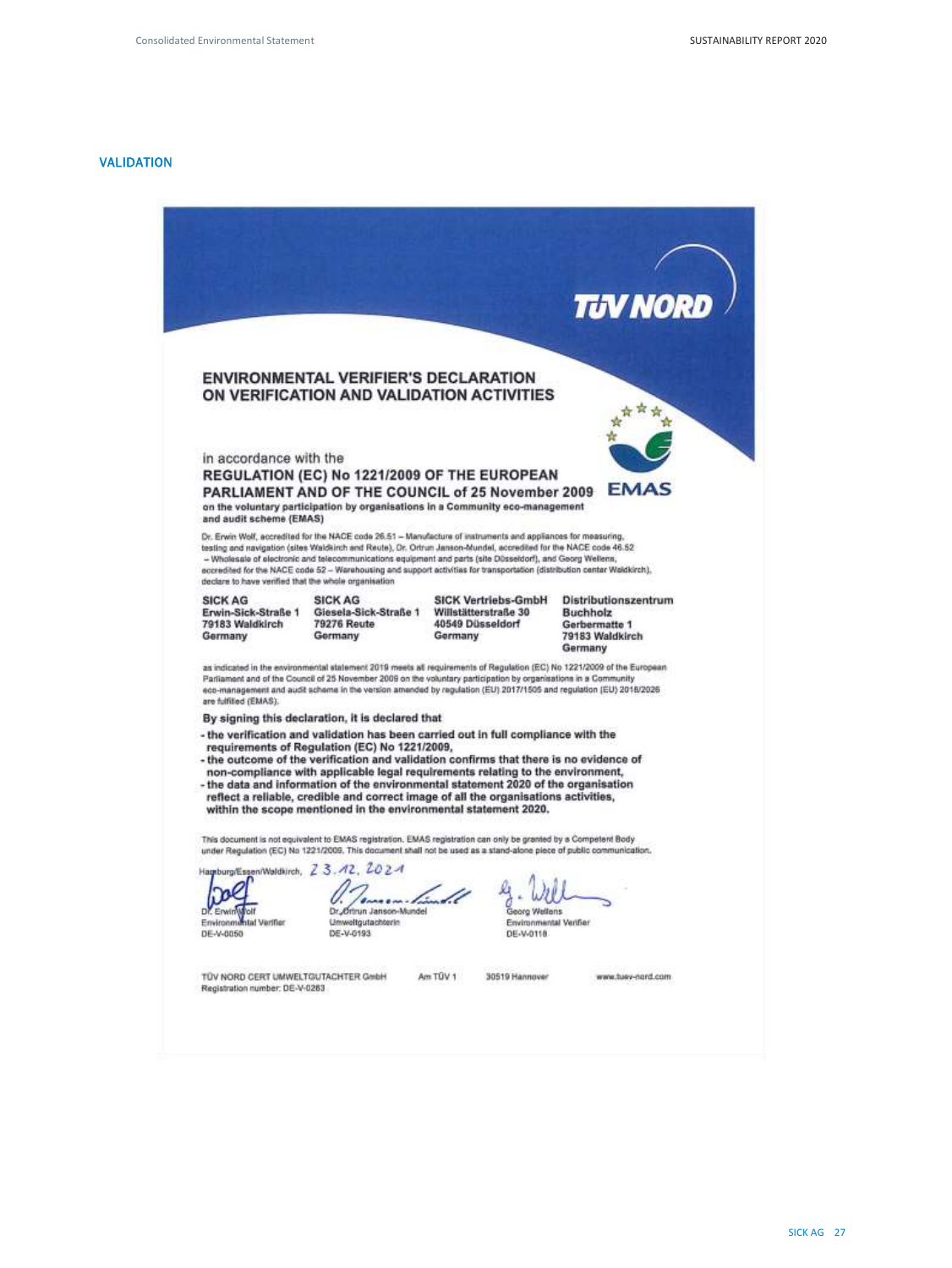# GRI CONTENT INDEX

| <b>GRI</b><br><b>Standard</b><br>(no.) | <b>GRI standard /</b><br>topic-specific specification | <b>Reference</b><br>(p.) | <b>Comment</b>                                                                                                                                                                                                                                                                                                                                     |  |
|----------------------------------------|-------------------------------------------------------|--------------------------|----------------------------------------------------------------------------------------------------------------------------------------------------------------------------------------------------------------------------------------------------------------------------------------------------------------------------------------------------|--|
| 103                                    | Management approach 2016                              |                          |                                                                                                                                                                                                                                                                                                                                                    |  |
| $103-1$                                | Explanation of the main topic and<br>its restrictions | P.30                     | Our management approach explains how we, taking<br>into account the context of the organization, identify,<br>analyze and react to actual and potential<br>environmental impacts.                                                                                                                                                                  |  |
| $103-2$                                | The management approach and<br>its components         | P. 9, 30                 |                                                                                                                                                                                                                                                                                                                                                    |  |
| $103-3$                                | Assessment of the<br>management approach              | P. 30                    |                                                                                                                                                                                                                                                                                                                                                    |  |
| 301                                    | Materials 2016                                        |                          |                                                                                                                                                                                                                                                                                                                                                    |  |
| 103                                    | Management approach                                   | P. 30                    |                                                                                                                                                                                                                                                                                                                                                    |  |
| $301 - 1$                              | Materials used according to<br>weight or volume       | P. 33, 35                | Material usage assumption: material usage<br>approximately corresponds to the quantity of products<br>dispatched, as, with the exception of CNC production and<br>glass optics, only prefabricated assemblies are used. We<br>do not explicitly differentiate between renewable<br>materials and non-renewable<br>materials (no EMAS requirement). |  |
| 302                                    | Energy 2016                                           |                          |                                                                                                                                                                                                                                                                                                                                                    |  |
| 103                                    | Management approach                                   | P.30                     |                                                                                                                                                                                                                                                                                                                                                    |  |
| $302 - 1$                              | Energy consumption within the<br>organization         | P.35                     | Fuel consumption within the organization is specified in<br>Mwh,<br>with a differentiation made between three types:<br>electricity,<br>gas and fuel.                                                                                                                                                                                              |  |
| $302 - 3$                              | Energy intensity                                      | P. 34, 35, 36            | The specified energy intensity quotient specifies the<br>energy consumption within the organization in relation to<br>the gross<br>value added. The following energy types were included:<br>electricity, fuel, gas.                                                                                                                               |  |
| $302 - 4$                              | Reduced energy consumption                            | P. 31, 32,<br>33, 41     | Initiatives for reducing energy consumption are described,<br>these include the conversion and retrofitting of systems<br>and equipment (intelligent control of systems, energy<br>monitoring for constant monitoring) and changed<br>behavior of employees. Data is based on invoices and<br>meter read-off.                                      |  |
| 303                                    | Water and waste water 2018                            |                          |                                                                                                                                                                                                                                                                                                                                                    |  |
| 103                                    | Management approach                                   | P. 30                    |                                                                                                                                                                                                                                                                                                                                                    |  |
| $303 - 1$                              | Water as a shared<br>resource                         | P. 40                    |                                                                                                                                                                                                                                                                                                                                                    |  |
| $303 - 3$                              | Water extraction                                      | P. 40                    |                                                                                                                                                                                                                                                                                                                                                    |  |
| 303-4                                  | Water return                                          | P. 40                    |                                                                                                                                                                                                                                                                                                                                                    |  |
| 303-5                                  | Water consumption                                     | P. 35, 40                |                                                                                                                                                                                                                                                                                                                                                    |  |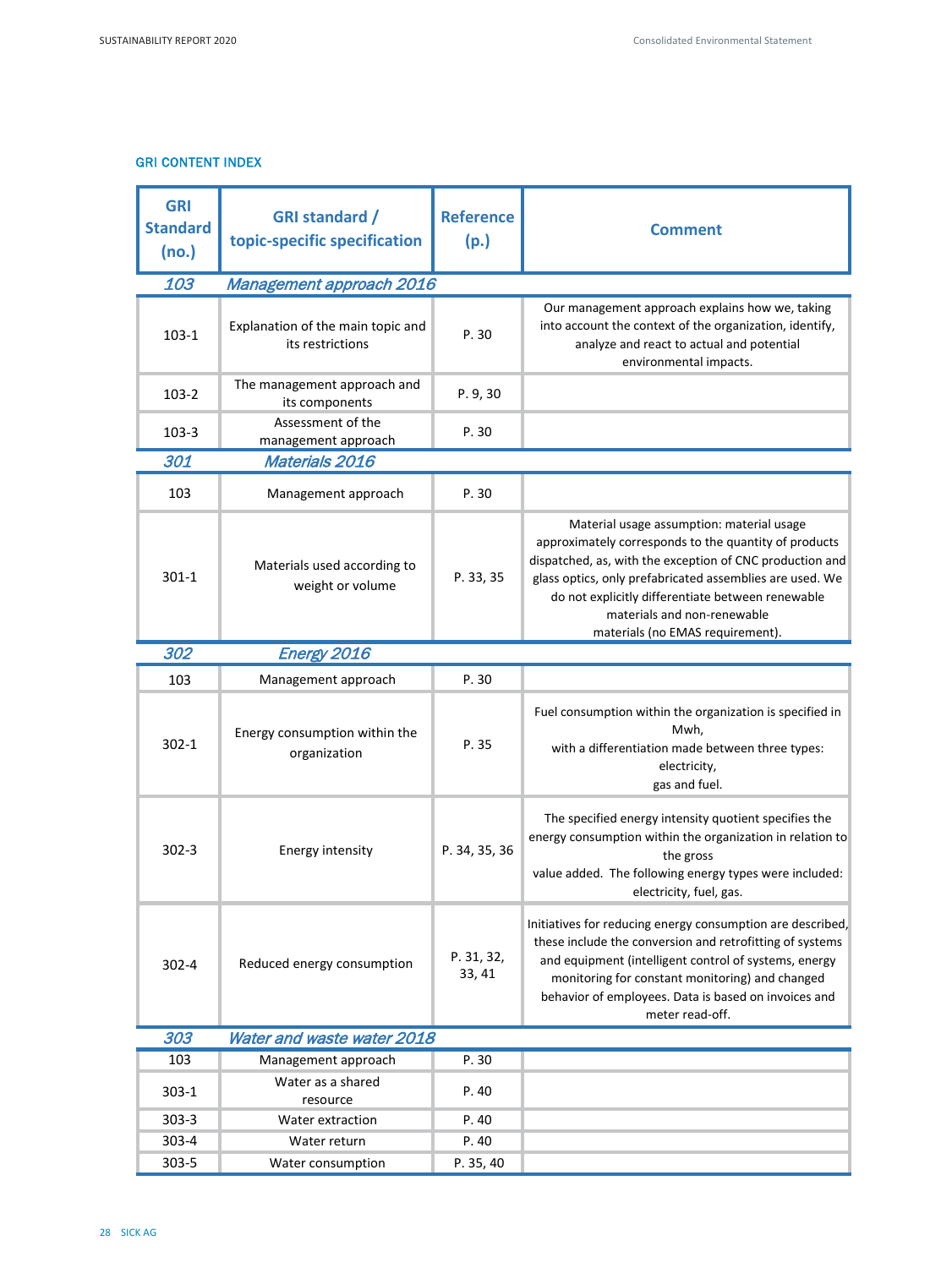# GRI CONTENT INDEX

| 304       | <b>Biodiversity 2016</b>                                                                                                                                                   |                          |                                                                                                                                                                                                                                                                                                                                                                                       |  |  |
|-----------|----------------------------------------------------------------------------------------------------------------------------------------------------------------------------|--------------------------|---------------------------------------------------------------------------------------------------------------------------------------------------------------------------------------------------------------------------------------------------------------------------------------------------------------------------------------------------------------------------------------|--|--|
| 103       | Management approach                                                                                                                                                        | P. 30                    |                                                                                                                                                                                                                                                                                                                                                                                       |  |  |
| 304-1     | Internal, rented and managed<br>operational locations which are located<br>in or next to protected areas and areas<br>with high biodiversity outside of<br>protected areas | P.21                     | During location planning, the impact on near-natural green areas<br>is taken into account. Appropriate measures will be taken on a<br>case-by-case basis. The BioDiv@SICK biodiversity initiative has<br>been in effect since 2017, which is intensively involved in how<br>biological diversity can be promoted<br>at the SICK locations.                                            |  |  |
| 305       | Emissions 2016                                                                                                                                                             |                          |                                                                                                                                                                                                                                                                                                                                                                                       |  |  |
| 103       | Management approach                                                                                                                                                        | P.30                     |                                                                                                                                                                                                                                                                                                                                                                                       |  |  |
| $305 - 1$ | Direct GHG emissions (scope 1)                                                                                                                                             | P. 13, 35, 38            | Our scope 1 greenhouse gas emissions are shown.<br>They are also completely compensated for with atmosfair.                                                                                                                                                                                                                                                                           |  |  |
| 305-4     | Intensity of GHG emissions                                                                                                                                                 | P. 36, 39                | The specified $CO2$ intensity quotient specifies the $CO2$ emissions of<br>the direct and indirect $CO2$ emissions (together, scope 1) of the<br>organization in relation to the gross value added. The following<br>types of energy were included: electricity, fuel, gas.                                                                                                           |  |  |
| $305 - 5$ | <b>Reduction in GHG emissions</b>                                                                                                                                          | P. 13, 31,<br>32, 33, 41 | Initiatives for reducing CO <sub>2</sub> emissions are described, these include<br>the conversion and retrofitting of systems and equipment<br>(intelligent control of system, energy monitoring for constant<br>monitoring)<br>and changed employee behavior. The reductions from CO <sub>2</sub><br>compensation are specified separately.                                          |  |  |
| 306       | Waste water and waste 2016                                                                                                                                                 |                          |                                                                                                                                                                                                                                                                                                                                                                                       |  |  |
| 103       | Management approach                                                                                                                                                        | P. 30                    |                                                                                                                                                                                                                                                                                                                                                                                       |  |  |
| 306-1     | Waste water introduction according to<br>quality and place of introduction                                                                                                 | P. 40                    | We do not perform direct waste water introduction.                                                                                                                                                                                                                                                                                                                                    |  |  |
| $306-2$   | Waste according to type and<br>method of disposal                                                                                                                          | P. 36, 39                |                                                                                                                                                                                                                                                                                                                                                                                       |  |  |
| $306 - 3$ | Substantial discharge of hazardous<br>substances                                                                                                                           | P.39                     |                                                                                                                                                                                                                                                                                                                                                                                       |  |  |
| 306-4     | Transport of hazardous waste                                                                                                                                               | P. 40                    | Listed hazardous wastes are collected by certified specialist<br>disposal companies and transported and disposed of<br>professionally.                                                                                                                                                                                                                                                |  |  |
| 306-5     | Water affected by the introduction of<br>waste water and/or surface runoff                                                                                                 | P.41                     | We do not perform direct waste water introduction (with the<br>exception of water for groundwater preservation - p. 40)                                                                                                                                                                                                                                                               |  |  |
| 307       | Environmental compliance 2016                                                                                                                                              |                          |                                                                                                                                                                                                                                                                                                                                                                                       |  |  |
| 103       | Management approach                                                                                                                                                        | P.30                     |                                                                                                                                                                                                                                                                                                                                                                                       |  |  |
| $307-1$   | Failure to comply with environmental<br>protection laws and regulations                                                                                                    | P. 9                     |                                                                                                                                                                                                                                                                                                                                                                                       |  |  |
| 308       | <b>Environmental evaluation</b><br>of suppliers 2016                                                                                                                       |                          |                                                                                                                                                                                                                                                                                                                                                                                       |  |  |
| 103       | Management approach                                                                                                                                                        | P.30                     |                                                                                                                                                                                                                                                                                                                                                                                       |  |  |
| 308-1     | New suppliers which were<br>reviewed using environmental<br>criteria                                                                                                       |                          | Suppliers take a self-assessment questionnaire in our supplier<br>portal.<br>The environment is a component of the self-assessment. If a<br>certified environmental management system exists, the certificate<br>must be uploaded. In addition, a supplier assessment is done with<br>the<br>suppliers which make up 80% of the purchasing volume in the<br>production material area. |  |  |